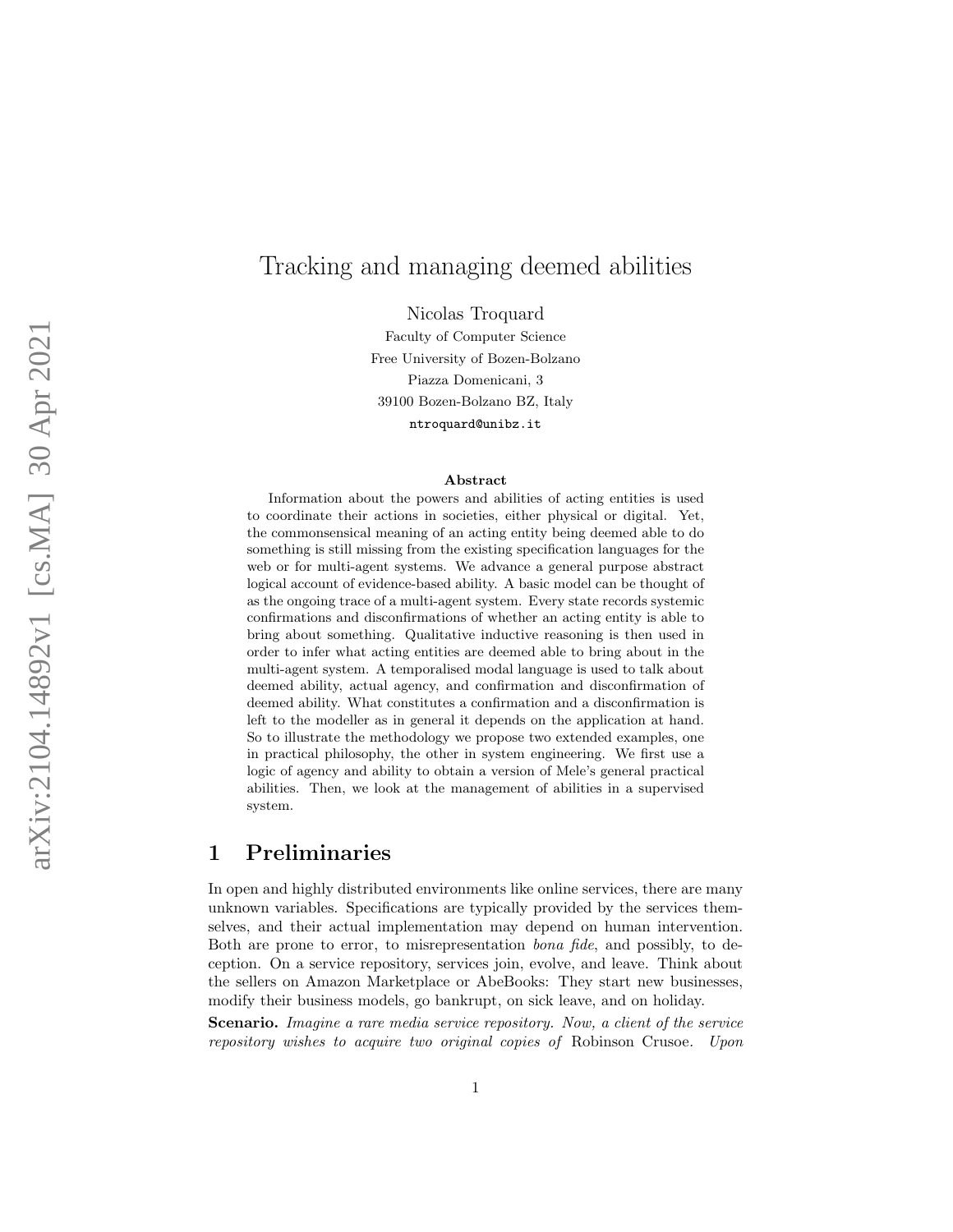inspection, the server manager finds that services  $\sigma_1$ ,  $\sigma_2$ , and  $\sigma_3$  each have one copy on offer. This seems like a trivial enough choreography problem; a typical choreography procedure could combine  $\sigma_1$  and  $\sigma_2$  in order to obtain a complex service function which, one can expect, consists in sending two copies of the book to the client. The function is called. The outcome is that the client receives a confirmation from  $\sigma_1$  that the book has been dispatched and an apologetic message from  $\sigma_2$  indicating that it cannot fulfil the request.  $\sigma_2$  failed its part of the function. After enquiry, the server manager discovers that  $\sigma_2$  does not actually have books in store, but instead acquires them from  $\sigma_3$  at discount price. The server manager also finds out that  $\sigma_3$  has ceased activity temporarily.

We will come back to service science a few times for illustrative purposes, but we are interested in the bigger picture. In settings presenting the same challenges, how do we deal with the inherent openness of such systems? How do we evaluate the abilities of acting entities? Evaluation of power is subjective. It reflects the information possessed and considered relevant by the system manager, and his own logic of knowledge management. How do we maintain the evaluation of abilities in accordance with the perceived changes in the multiagent system? Confirmation and disconfirmation are crucial notions in this connection. Depending on the application, they can be the actual exercise of some ability, or the omission thereof. The confirmation or disconfirmation of an ability can be a generalised speech-act like a registration, a ban, the signing of a contract, or the registration of a medical file of aptitude or of invalidity. Remarkable work has been done in this direction in trust assessment using numerical models, e.g., [\[20\]](#page-19-0). But at a more abstract level, we are still compelled to understand and capture the logical aspects of these mechanisms.

Logics dedicated to the study of powers have been studied in Theoretical Computer Science and Artificial Intelligence, with Alternating-time Temporal Logic (ATL) [\[1\]](#page-18-0) being probably the foremost representative. ATL and its numerous variants are excellent formalisms to reason about concurrent systems where the distributed components interact in a game theoretical fashion. Judgements about power are derived from unambiguous models that describe the a priori knowledge that a designer has of an interaction set-up. These models are concurrent game structures. Of particular relevance to our illustrative scenario may be their use in service composition [\[6\]](#page-18-1). In concurrent game structures, an acting entity is able to bring about that  $\phi$  at some moment if it possesses a pertinent action/strategy that would ensure that  $\phi$  when executed. Of course, a judgement about ability in this setting does not say anything about the same power at earlier or later times. But in less rigid societies of agents, judgements about ability are often less specific and definitive than in game theoretical models. Ability is more often merely discovered from experience: "We really do have an 'idea' corresponding to the word 'power'. [...] Hume saw that recognition must be given to the essential part played by 'experience of the past' in our knowledge of the existence of powers." [\[2,](#page-18-2) p. 59]. We acknowledge the historical value of the statement, for we aim to propose a logical framework that recognises it as fundamental. In this paper we focus our attention on the "can" of power, and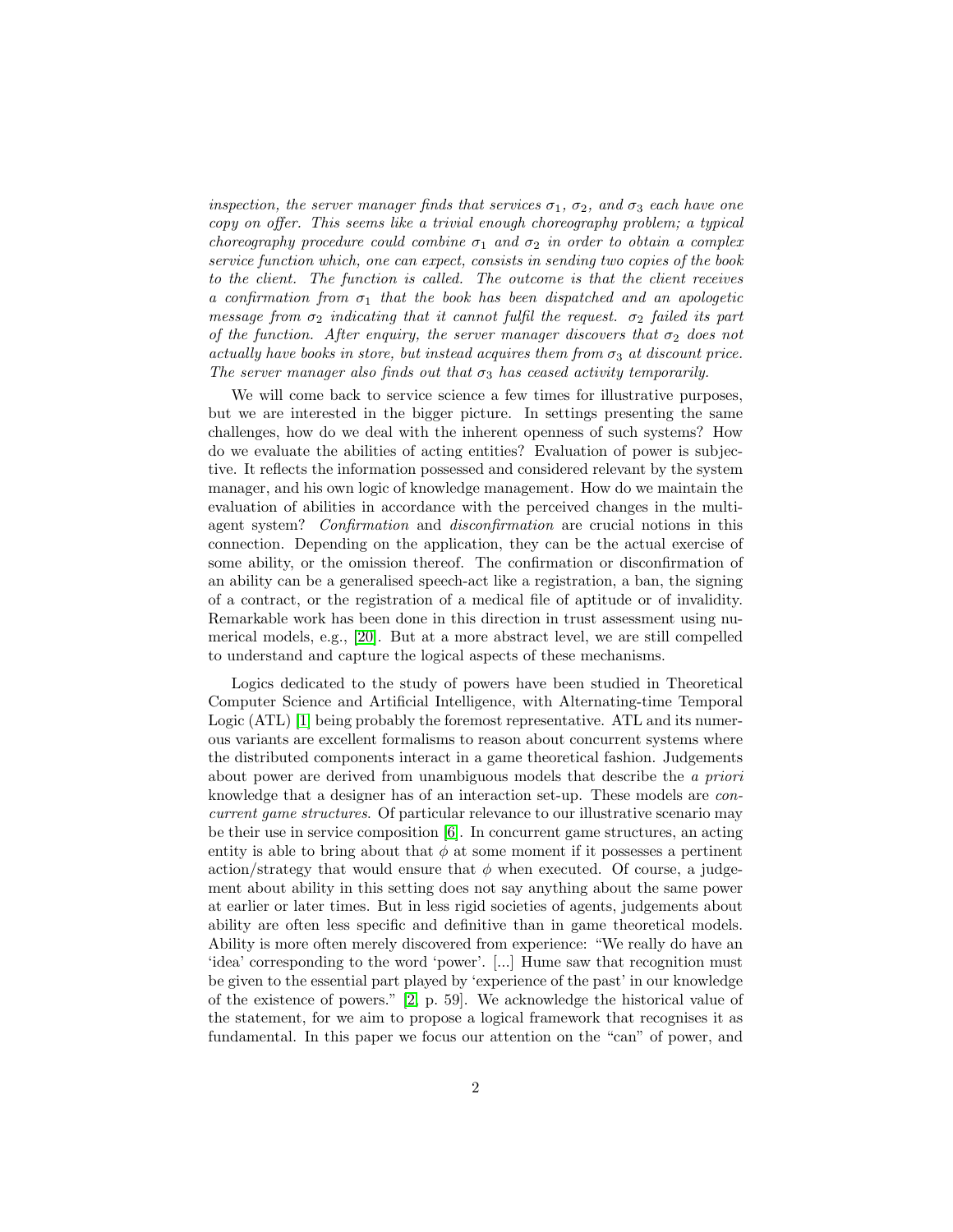more precisely on the commonsensical meaning of "can" as *deemed ability* that accounts for present, previous, and future confirmations and disconfirmations of ability. The result is a work of logic that differs greatly from the existing formalisms like ATL.

In a first part, we will present a general purpose formal framework to reason faithfully about deemed ability. We will assume a linear flow of time and the abstract modal notions of confirmation and disconfirmation. We will present a model theory and a formal language to represent and express specifically the following general principles of "being deemed able" (Section [2\)](#page-3-0):

- 1. If the current situation provides the confirmation that the acting entity G is able to bring about  $\phi$  then G is deemed able to bring about  $\phi$ ;
- 2. If the current situation disconfirms that G is able to bring about  $\phi$  then G is not deemed able to bring about  $\phi$ ;
- 3. If an acting entity G is deemed able to bring about  $\phi$ , it will continue to be deemed able unless and until we encounter a disconfirmation of this ability.
- 4. If an acting entity G is not deemed able to bring about  $\phi$ , it remains so unless and until we encounter a confirmation for this ability;
- 5. If an acting entity G is deemed able to bring about something, it is so because there is a confirmation of it now, or there has been a confirmation of it in then past and G has been deemed able ever since.

From the five principles above, we can observe that confirmations, disconfirmation, and the flow of time are necessary and sufficient to decide whether an acting entity is deemed able for something at some instant. We consider the assumption of a linear flow of time to be benign for all practical purpose. Then effectively, this means that the task of specifying the powers of the acting entities of a system can focus exclusively on the two empirical notions: confirmation and disconfirmation of ability. Hence, by adopting the simple generic framework of "being deemed able" for a particular system specification, one steers clear from metaphysical debate about what constitutes an ability in the system at hand.

Of course, there is no one-size-fits-all solution to tracking abilities in multiagent systems. What constitutes a confirmation and what constitutes a disconfirmation must depend on the application at hand. So in a second part we will present more *ad hoc* groundings of confirmation and disconfirmation. To illustrate the methodology we propose two extended examples, one in practical philosophy, the other in system engineering. First we use a logic of agency and ability to obtain a version of Mele's general practical abilities (Section [3\)](#page-10-0). Then, we look at the management of abilities in a supervised system (Section [4\)](#page-14-0).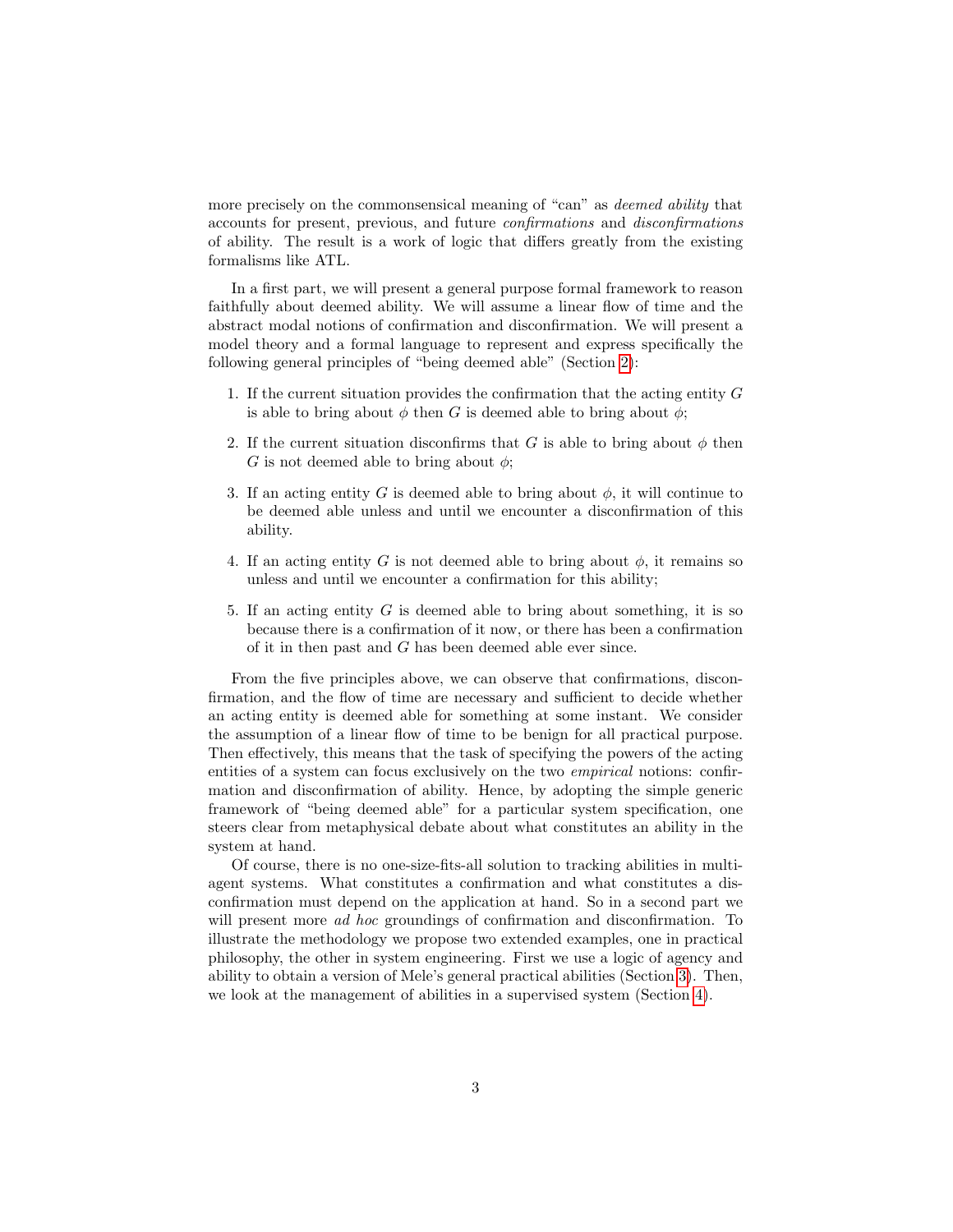<span id="page-3-1"></span>

| [prop]                              | an axiomatisation of classical propositional logic                                                                                    |
|-------------------------------------|---------------------------------------------------------------------------------------------------------------------------------------|
| [sc1]                               | $\vdash_{\mathsf{sc}} \mathsf{CONF}_G \phi \rightarrow \mathsf{CAN}_G \phi$                                                           |
| $\left[\mathrm{sc}2\right]$         | $\vdash_{\mathsf{sc}} \text{DISC}_G \phi \rightarrow \neg \text{CAN}_G \phi$                                                          |
| $\lceil \operatorname{scr1} \rceil$ | if $\vdash_{\mathsf{sc}} \phi \leftrightarrow \psi$ then $\vdash_{\mathsf{sc}} \text{CAN}_G \phi \leftrightarrow \text{CAN}_G \psi$   |
| $\lceil \sec 2 \rceil$              | if $\vdash_{\mathsf{sc}} \phi \leftrightarrow \psi$ then $\vdash_{\mathsf{sc}} \text{CONF}_G \phi \leftrightarrow \text{CONF}_G \psi$ |
| $\left[\mathrm{scr3}\right]$        | if $\vdash_{\mathsf{sc}} \phi \leftrightarrow \psi$ then $\vdash_{\mathsf{sc}} \text{DISC}_G \phi \leftrightarrow \text{DISC}_G \psi$ |

Table 1:  $\vdash_{\mathsf{sc}}$ 

# <span id="page-3-0"></span>2 Being deemed able: the core logic

We suppose a finite supply of *agents* collected in a set Agt. A *group* is any subset of Agt. We call an *acting entity* any agent or group. We also suppose an infinite supply of propositional variables collected in a set Prop. The sets Agt and Prop are fixed throughout the paper.

We first define the static core logic. Then, we give a temporalisation of it. Then, we extend it to obtain the core logic of being deemed able.

## 2.1 The static core logic

In the following we will use three linguistic constructs that are at the core of the logic of being deemed able.  $CAN_G\phi$  reads "acting entity G is deemed able to bring about that  $\phi$ ". CONF<sub>G</sub> $\phi$  reads "the situation confirms that acting entity G is able to bring about that  $\phi$ ". DISC<sub>G</sub> $\phi$  reads "the situation disconfirms that acting entity G is able to bring it about that  $\phi$ ". These readings will also often be rephrased throughout the paper into contextually more appropriate wordings.

To talk about the static facts of being deemed able, we extend the language of propositional logic with the three previous modalities. Formally, we obtain the language  $L_{\mathsf{sc}}$  (where  $p \in \mathsf{Prop}$  and  $G \subseteq \mathsf{Agt}$ ) with the following grammar in Backus-Naur form:

 $\phi ::= p \mid \neg \phi \mid \phi \land \phi \mid \text{CAN}_G\phi \mid \text{CONF}_G\phi \mid \text{DISC}_G\phi$ 

Throughout the paper, we use  $\phi \vee \psi$  as a notational variant of  $\neg(\neg \phi \wedge \neg \psi)$  and  $\phi \to \psi$  as a notational variant of  $\neg \phi \lor \psi$ .

A formula in  $L_{\rm sc}$  can contain arbitrary nestings of modalities. As for any expressive enough language, some grammatically correct sentences could be gibberish, or can be difficult to interpret in plain English: e.g.,  $CONF_GDISC_GCAN_Gp$ . On the other hand, some other combinations can be useful: e.g.,  $CAN_{G_1}CONF_{G_2} p$ characterises a situation where the group  $G_1$  is deemed able to bring about a situation that is confirmation of the fact that the group  $G_2$  is able to bring about that p holds.

The static core logic sc is the minimal set of formulas closed under  $\vdash_{\mathsf{sc}}$ , presented in Table [1.](#page-3-1) Note that confirmation and disconfirmation with respect to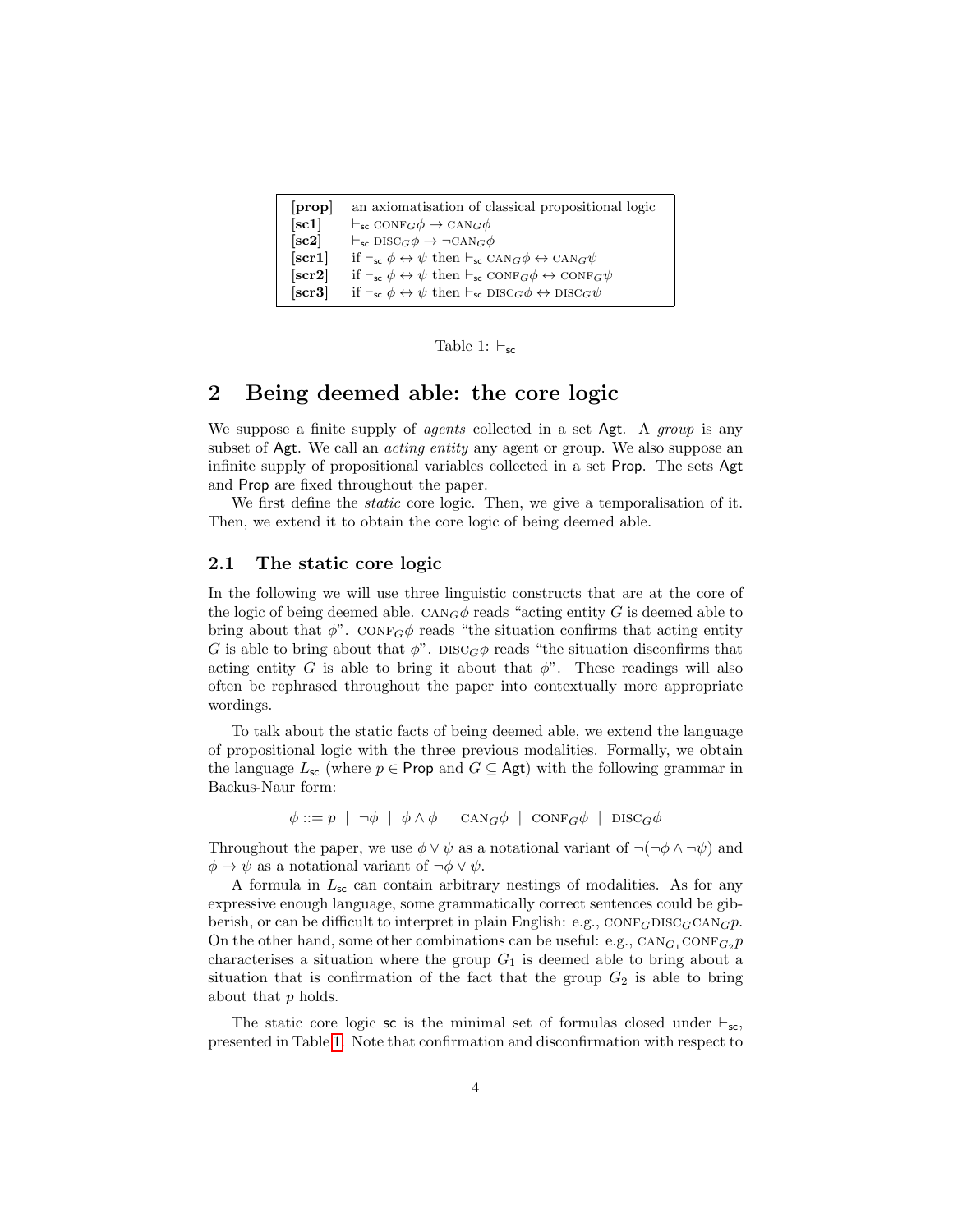the same ability are mutually exclusive. By axiom sc1, axiom sc2, and classical logic, we have  $\vdash_{\mathsf{sc}} \text{CONF}_G \phi \land \text{DISC}_G \phi \rightarrow \text{CAN}_G \phi \land \neg \text{CAN}_G \phi$  and thus  $\vdash_{\mathsf{sc}} \text{CONF}_G \phi \land$  $\text{DISC}_G \phi \to \bot.$ 

For many practical purposes, we could close the confirmation and disconfirmation operators under conjunctions. But we refrain from doing so, to allow more modelling versatility.

<span id="page-4-0"></span>We can provide a model theory for  $\vdash_{\mathsf{sc}}$  with very simple structures (we note  $\mathcal{P}(W)$  the set of subsets of a set W):

**Definition 1** An sc-model is a tuple  $M = \langle W, dabl, conf, disc, V \rangle$ , where for every  $w \in W$  and  $G \subseteq \mathsf{Agt}$ ,  $dabl(w)(G) \subseteq \mathcal{P}(W)$ ,  $conf(w)(G) \subseteq \mathcal{P}(W)$ ,  $disc(w)(G) \subseteq \mathcal{P}(W)$ , and  $V(w) \subseteq$  Prop. In addition, it satisfies the following constraints:

1. if  $X \in conf(w)(G)$  then  $X \in dabl(w)(G)$ 

2. if 
$$
X \in disc(w)(G)
$$
 then  $X \notin dabl(w)(G)$ 

We define the interpretation  $\models_{\mathsf{sc}}$  of the language  $L_{\mathsf{sc}}$  in an sc-model  $M =$  $\langle W, dabl, evid, fals, V \rangle$  as follows:

- $M, w \models_{\mathsf{sc}} p \text{ iff } p \in V(w)$
- $M, w \models_{\mathsf{sc}} \neg \phi$  iff not  $M, w \models_{\mathsf{sc}} \phi$
- $M, w \models_{\mathsf{sc}} \phi \land \psi$  iff  $M, w \models_{\mathsf{sc}} \phi$  and  $M, w \models_{\mathsf{sc}} \psi$
- $M, w \models_{\mathsf{sc}} \text{CAN}_G \phi \text{ iff } ||\phi||^M \in \mathit{dabl}(w)(G)$
- $M, w \models_{\mathsf{sc}} \text{CONF}_{G} \phi \text{ iff } ||\phi||^{M} \in \mathit{conf}(w)(G)$
- $M, w \models_{\text{sc}} \text{DISC}_G \phi \text{ iff } ||\phi||^M \in \text{disc}(w)(G)$

where  $||\phi||^M = \{w \mid M, w \models_{\mathsf{sc}} \phi\}.$ 

<span id="page-4-1"></span>It is routine to prove that the logic sc is sound and complete wrt. the class of sc-models [\[5\]](#page-18-3).

**Proposition 1** Let  $\phi \in L_{\text{sc}}$ . Then,  $\vdash_{\text{sc}} \phi$  iff  $\models_{\text{sc}} \phi$ .

Effectively, the two constraints in Definition [1](#page-4-0) correspond to imposing the static principle linking a confirmation in a world to a deemed ability in that world

$$
\begin{array}{ccc}\n&\text{CONF}_G\phi&\text{CAN}_G\phi\\
\text{if} &\bullet&\text{then}&\bullet\\
w&\text{ }\qquad w\end{array}
$$

and the static principle linking a disconfirmation in a world to an absence of deemed ability in that world.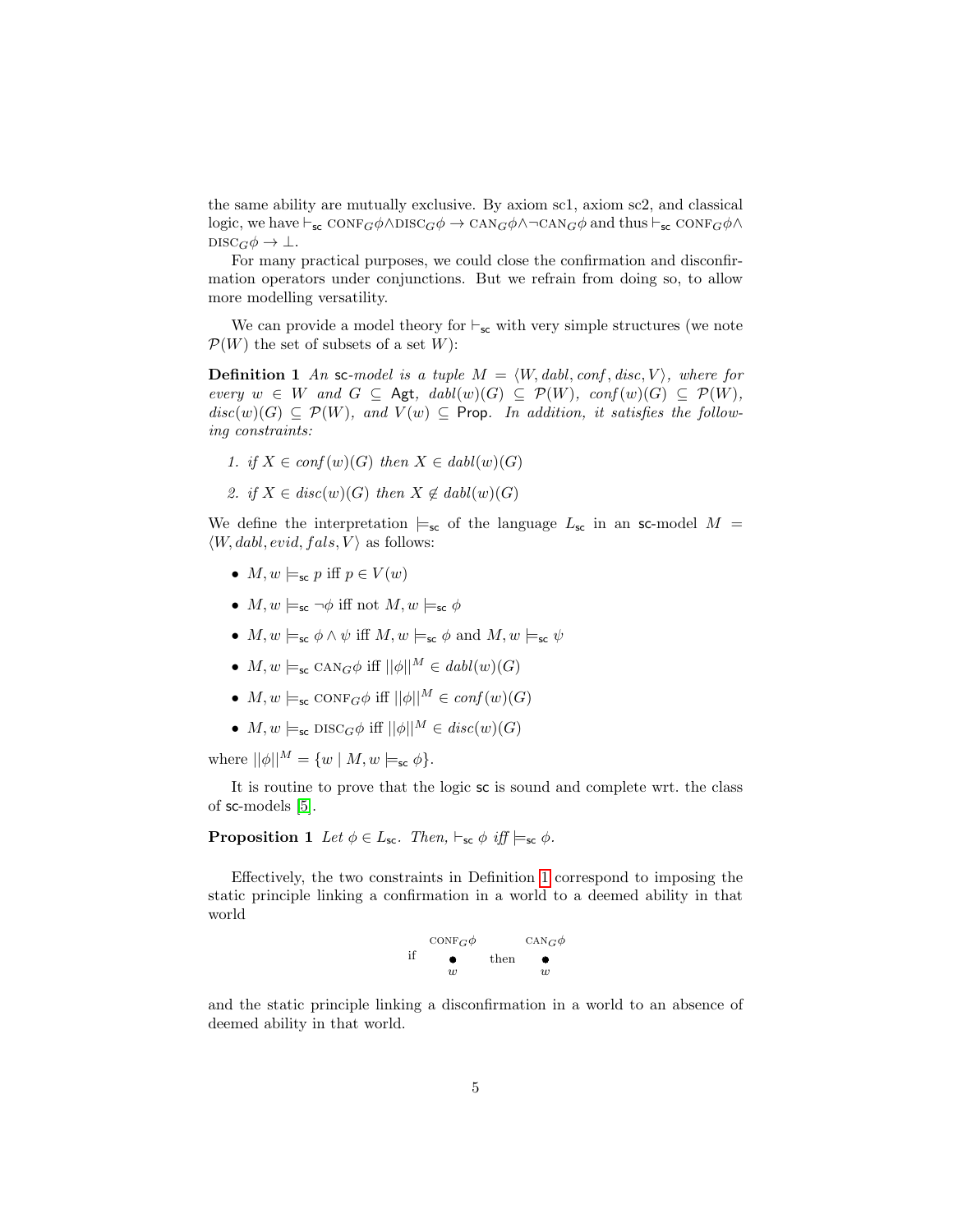

The formula  $\neg \text{CONF}_G \phi \wedge \text{CAN}_G \phi$  is consistent in the static core logic. The static core theory is thus insufficient in that it does not explain why a group is deemed able. When it holds, the theory does not say how this deemed ability came to exist, and how it has been maintained before and until now. The theory does not say what this ability becomes after an acting entity is deemed able to do something. If it is not deemed able to do something, our theory does not say what it takes for it to be deemed able at a later stage.

As a matter of fact, we do not even have the means to talk about before and after in the static logic. We remedy this in the remainder of this section.

## 2.2 Linear until-since logic

To talk and reason about temporal properties, we use a linear until-since logic based on the following language  $L_{time}$ :

 $\phi$  ::= p |  $\neg \phi$  |  $\phi \wedge \phi$  |  $\phi \mathcal{U} \phi$  |  $\phi \mathcal{S} \phi$ 

The formula  $\phi \mathcal{U} \psi$  reads that the property  $\phi$  holds at least until  $\psi$  is true. With it, one can define the usual "eventually/future" operator  $\mathcal{F}\phi = \mathcal{T} \mathcal{U} \phi$  and the "always/globally" operator,  $\mathcal{G}\phi = \neg \mathcal{F}\neg \phi$ . We can also define the "weak until" as  $\phi \mathcal{W} \psi = (\phi \mathcal{U} \psi) \vee \mathcal{G} \phi$ , which will be particularly useful in this paper. The "since" operator S is used to talk about the past. The formula  $\phi \mathcal{S} \psi$  reads that the proposition  $\phi$  has been holding ever since  $\psi$  was true. With it, one can define the "has always been" operator,  $\mathcal{H}\phi = \neg \mathcal{P} \neg \phi$  and "has been in the past" operator  $\mathcal{P}\phi = \top \mathcal{S}\phi$ .

**Definition 2** A flow of time is a tuple  $\langle T, \langle \rangle$  where T is a nonempty set of instants and  $\langle$  is a linear order over T. A model of time is a tuple  $F = \langle T, \langle , g \rangle, \rangle$ where  $\langle T, \langle \rangle$  is a flow of time and g is a valuation function such that  $g(t) \subseteq$  Prop for all  $t \in T$ .

The interpretation  $\models$ <sub>time</sub> of the language  $L$ <sub>time</sub> in a model of time  $M =$  $\langle T, \langle , g \rangle$  is defined as follows [\[12\]](#page-19-1):

- $M, t \models_{time} p \text{ iff } p \in g(t), \text{ when } p \in \text{Prop}$
- $M, t \models_{time} \phi \mathcal{U} \psi$  iff there is an  $s \in T$  with  $t < s$  and  $M, s \models_{time} \psi$  and for every  $u \in T$ , if  $t < u < s$  then  $M, u \models_{time} \phi$
- $M, t \models_{time} \phi \mathcal{S} \psi$  iff there is an  $s \in T$  with  $s < t$  and  $M, s \models_{time} \psi$  and for every  $u \in T$ , if  $s < u < t$  then  $M, u \models_{time} \phi$

The tense logic time is the minimal set of formulas closed under  $\vdash_{time}$ , presented on Table [2.](#page-6-0) Axioms ltl11 and ltl12 ensure that the time is linear. Axioms ltl7, ltl8, and ltl9 ensure that time is transitive. Xu showed in [\[21\]](#page-19-2) that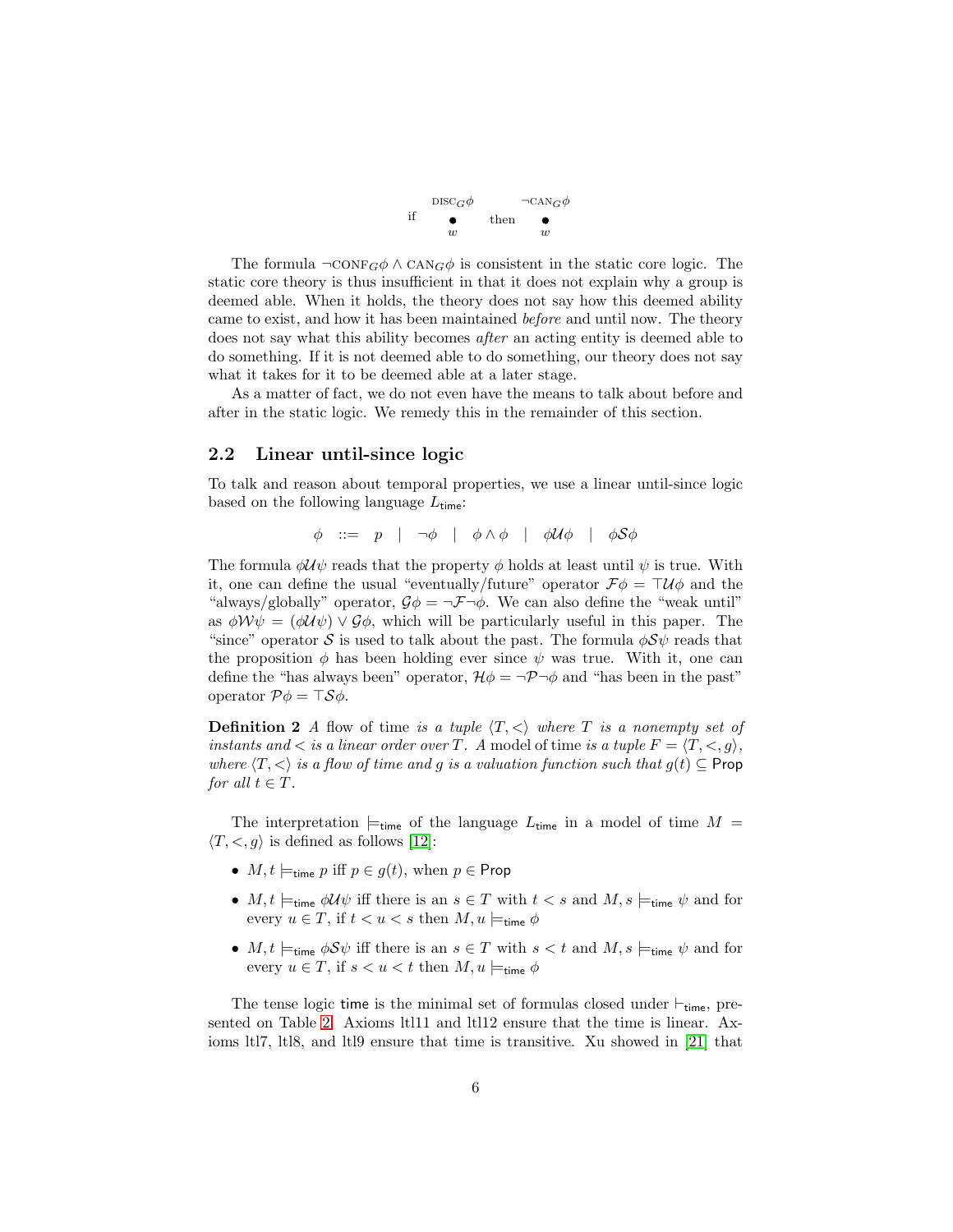<span id="page-6-0"></span>

| propl                       | an axiomatisation of classical propositional logic                                                         |
|-----------------------------|------------------------------------------------------------------------------------------------------------|
| [It11]                      | $\vdash_{\text{time}} \mathcal{G}(p \to q) \land (r \mathcal{U}p) \to (r \mathcal{U}q)$                    |
| [It12]                      | $\vdash_{\text{time}} \mathcal{H}(p \to q) \land (r\mathcal{S}p) \to (r\mathcal{S}q)$                      |
| [It]                        | $\vdash_{\text{time}} \mathcal{G}(p \to q) \land (p \mathcal{U} r) \to (q \mathcal{U} r)$                  |
| [lt14]                      | $\vdash_{\text{time}} \mathcal{H}(p \to q) \land (p\mathcal{S}r) \to (q\mathcal{S}r)$                      |
| [It]                        | $\vdash_{\text{time}} p \wedge (r \mathcal{U} q) \rightarrow (r \mathcal{U} (q \wedge (r \mathcal{S} p)))$ |
| [It]                        | $\vdash_{\text{time}} p \wedge (r\mathcal{S}q) \rightarrow (r\mathcal{S}(q \wedge (r\mathcal{U}p)))$       |
| [lt17]                      | $\vdash_{\text{time}} qUp \rightarrow (q \wedge (qUp))Up$                                                  |
| [It18]                      | $\vdash_{\text{time}} q\mathcal{S}p \rightarrow (q \wedge (q\mathcal{S}p))\mathcal{U}p$                    |
| [It]                        | $\vdash_{\text{time}} (q\mathcal{U}(q \wedge (q\mathcal{U}p))) \rightarrow (q\mathcal{U}p)$                |
| [It110]                     | $\vdash_{\text{time}} (qS(q \land (qSp))) \rightarrow (qSp)$                                               |
| [It11]                      | $\vdash_{\text{time}} ((qUp) \wedge (sUr)) \rightarrow (((q \wedge s)U(p \wedge r)) \vee$                  |
|                             | $((q \wedge s) \mathcal{U}(p \wedge s)) \vee ((q \wedge s) \mathcal{U}(q \wedge r)))$                      |
| [It]                        | $\vdash_{\text{time}} ((q\mathcal{S}p) \land (s\mathcal{S}r)) \rightarrow (((q \land s)S(p \land r)) \lor$ |
|                             | $((q \wedge s)S(p \wedge s)) \vee ((q \wedge s)S(q \wedge r)))$                                            |
| $[$ lt $\bf{l}$ r $\bf{1}]$ | if $\vdash_{time} \phi$ then $\vdash_{time} \mathcal{G}\phi$                                               |
| $ {\rm ltlr2} $             | if $\vdash_{time} \phi$ then $\vdash_{time} \mathcal{H}\phi$                                               |

<span id="page-6-1"></span>Table 2:  $\vdash_{\mathsf{time}}$ 

ltl10 is in fact redundant. An axiomatisation of the tense logic time is presented in [\[21\]](#page-19-2). The following theorem is due to Burgess [\[3\]](#page-18-4), and Xu [\[21\]](#page-19-2).

**Theorem 1** Let  $\phi \in L_{time}$ . Then,  $\vdash_{time} \phi$  iff  $\models_{time} \phi$ .

## 2.3 Temporalisation

We now present the temporalisation of the static core logic of being deemed able with the until-since logic.

**Definition 3** A formula  $\phi \in L_{\text{sc}}$  is a Boolean combination iff it is built up from other formulas by means of the Boolean connectives  $\wedge$  and  $\neg$  or any other connectives defined in terms of those. A formula  $\alpha \in L_{\text{sc}}$  is a monolithic formula iff it is not a Boolean combination.

Examples of Boolean combinations are  $\neg p$ , or  $CAN_{G_1}p \to \neg DISC_{G_2}q$ . Examples of monolithic formulas are: p,  $\text{DISC}_G(q \to p)$ , or  $\text{CAN}_{G_1}(\text{CONF}_{G_1}(p \lor q) \land$  $\neg \text{DISC}_{G_2}q$ ).

Following [\[8\]](#page-18-5), we temporalise sc with time, and obtain the logic system time(sc). We need to define its language, proof theory, models, and model theory.

The language  $L_{time(sc)}$  is defined as follows:

 $\phi$  ::=  $\alpha$  |  $\neg \phi$  |  $\phi \wedge \phi$  |  $\phi \mathcal{U} \phi$  |  $\phi \mathcal{S} \phi$ 

where  $\alpha$  is a monolithic formula of  $L_{\text{sc}}$ .

The proof theory  $\vdash_{time(sc)}$  consists of: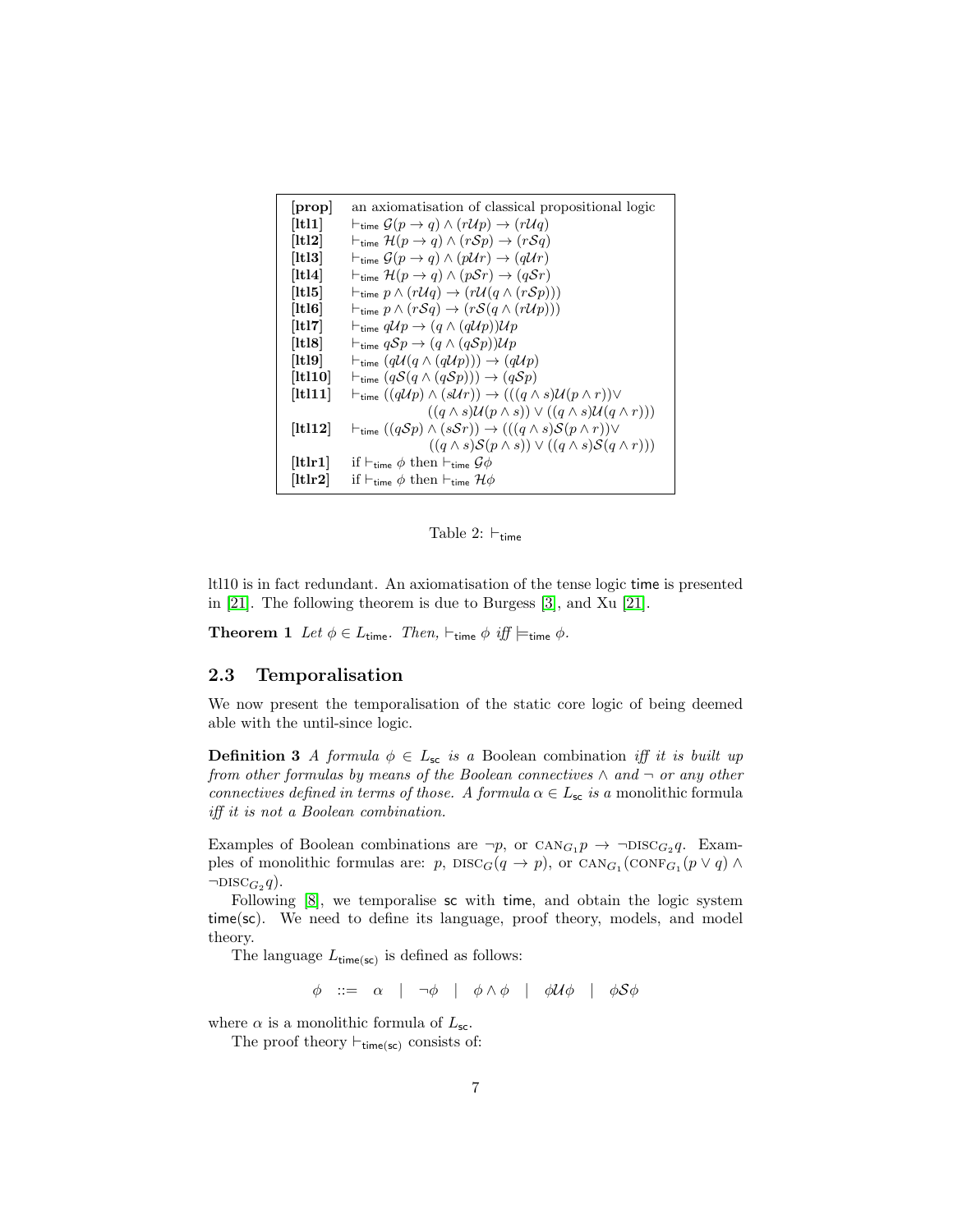<span id="page-7-0"></span>

Figure 1: Illustration of temporalisation.

- all the principles of time, and
- if  $\vdash_{\mathsf{sc}} \phi$  then  $\vdash_{\mathsf{time}(\mathsf{sc})} \phi$ , when  $\phi \in L_{\mathsf{sc}}$

We define the models of time(sc).

**Definition 4** A model of time(sc) is a tuple  $M_{time}{(sc)} = \langle T, \langle , g \rangle$  where  $\langle T, \langle \rangle$ is a flow of time, and  $g$  a function that maps every member of  $T$  into a pointed model  $(M, w)$ , with  $M = \langle W, dabl, evid, fals, V \rangle$  an sc-model and  $w \in W$ .

The interpretation of  $L_{time(sc)}$  in a model  $M_{time(sc)} = \langle T, \langle , g \rangle$  of time(sc) is simply:

•  $M_{time(se)}$ ,  $t \models \alpha \text{ iff } g(t) \models_{\text{sc}} \alpha$ 

when  $\alpha$  is a monolithic formula, and analogous to  $\models$ <sub>time</sub> otherwise, while the truth value of the temporal operators is as before.

Figure [1](#page-7-0) illustrates the temporalisation of the static core logic of being deemed able with the until-since logic. At time  $t$ , the corresponding pointed sc-model is  $g(t) = (M_s, w)$ . The figure represents the fact that  $||\phi||^{M_s} \in$  $dabl(w)(G)$ . It means that  $M_s, w \models_{\mathsf{sc}} \text{CAN}_G\phi$ , and since  $\text{CAN}_G\phi$  is a monolithic formula, we also have that  $M, t \models_{time(\mathsf{sc})} \text{CAN}_G \phi$ . For similar reasons, we also have that  $M, t \models_{\textsf{time}(\textsf{sc})} \text{CONF}_G \psi$ , and  $\tilde{M}, t \models_{\textsf{time}(\textsf{sc})} \text{CAN}_G \psi$ . At time t', the corresponding pointed sc-model is  $g(t') = (M'_{s}, w')$ . The figure represents the fact that  $||\phi||^{M'_{s}} \in disc(w')(G)$ , and that  $||\psi||^{M'_{s}} \in dabl(w')(G)$ . We have that  $M, t \models_{time(\mathsf{sc})} \text{CAN}_G \psi \text{ and } M, t \models_{time(\mathsf{sc})} \text{DISC}_G \phi.$ 

Hence, when  $t \neq t'$ , the pointed models  $g(t)$  and  $g(t')$  can be different (as exemplified in Figure [1\)](#page-7-0), but not necessarily so. In them, abilities, confirmations, and disconfirmations are possibly given different truth values, but not necessarily so. The models of time(sc) do not impose any constraints. To the contrary,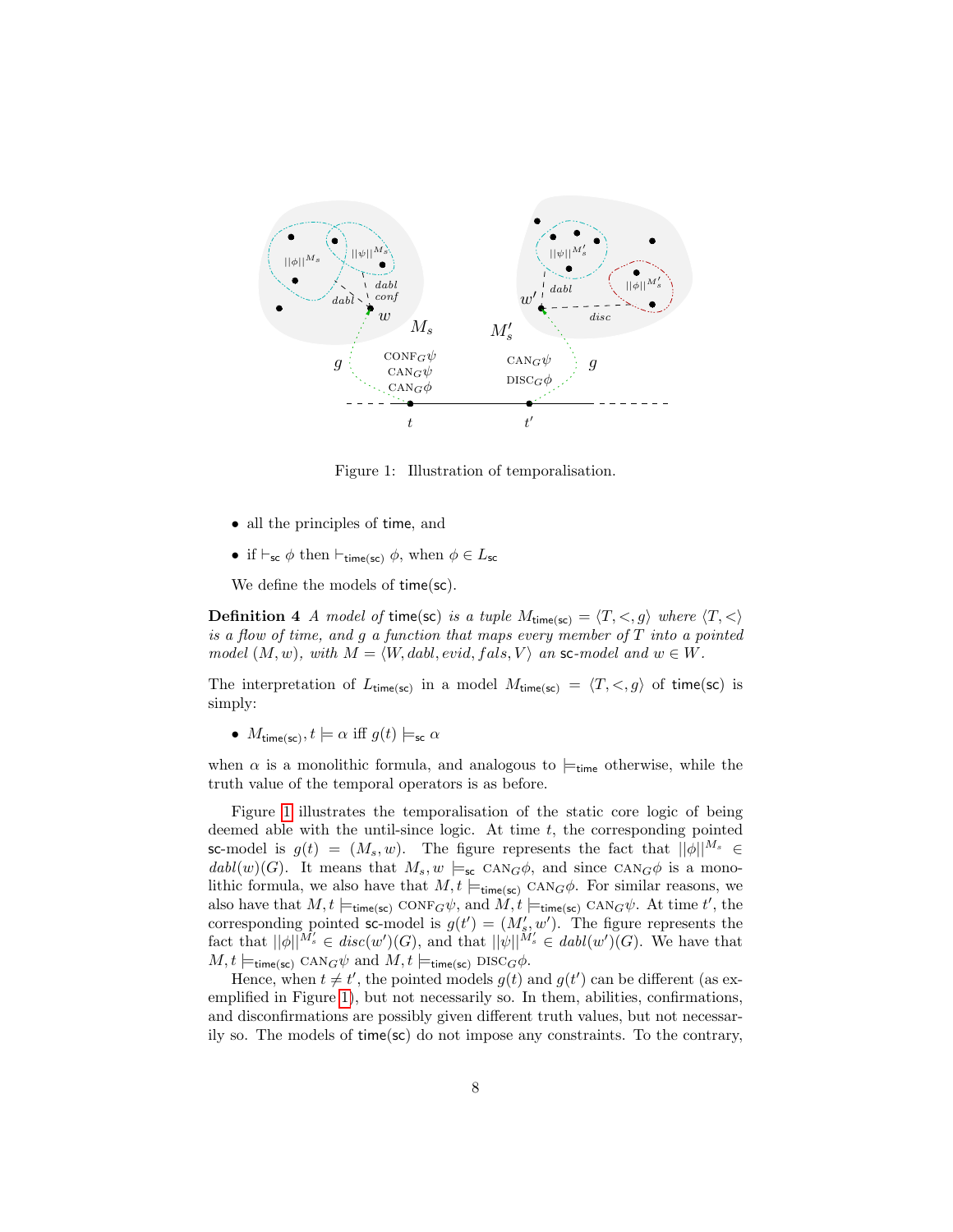the models of deemed ability that we introduce in Section [2.4](#page-8-0) will be models of time(sc) satisfying specific temporal constraints about abilities, confirmations, and disconfirmations.

The following result is an immediate consequence of Proposition [1,](#page-4-1) Theorem [1](#page-6-1) and the general completeness theorem of temporalisations due to Finger and Gabbay [\[8,](#page-18-5) Th. 2.3]:

<span id="page-8-1"></span>**Proposition 2** If  $\phi \in L_{time(\text{sc})}$ ,  $\vdash_{time(\text{sc})} \phi$  iff  $\models_{time(\text{sc})} \phi$ .

# <span id="page-8-0"></span>2.4 The core logic of being deemed able

The static core logic of being deemed able already captures the first two principles listed in Section [1.](#page-0-0) We now extend time(sc) to capture the temporal principles. Let us call lbda the core logic of being deemed able. We assume:

if 
$$
\vdash_{\text{time}(\text{sc})} \phi
$$
 then  $\vdash_{\text{lbda}} \phi$  (lbdar1)

We can now formalise the last three principles of being deemed able that we listed in the introduction.

The dynamic role of disconfirmation. When an acting entity is deemed able to do something, one can maintain this perceived ability until some further evidence *disconfirms* it. This suggests the following axiom:

$$
\vdash_{\mathsf{Ibda}} \mathsf{CAN}_G \phi \to (\mathsf{CAN}_G \phi) \mathcal{W}(\mathsf{DISC}_G \phi) \tag{Ibda1}
$$

In words, if G is deemed able to do  $\phi$ , it is deemed able until a disconfirming situation occurs. When this situation occurs, we shall have  $\neg \text{CAN}_G \phi$  by axiom sc2. Note that we use the weak version of the "until" operator  $W$ . This is to capture the fact that  $CAN_G\phi$  might never actually be false in the future, which by axiom sc2, would mean that a disconfirmation never actually occurs in the future. An existing deemed ability which is never disconfirmed is after all the best of deemed abilities. Using  $\mathcal{U}$ , a disconfirmation would necessarily have to occur in the future in order for an acting entity to be able to do something. This would be counter-intuitive.

The dynamic role of confirmation. We have just explained how an ability is maintained once it is deemed to exist. If an acting entity is not deemed able to bring about something, how do we maintain this inability? We adopt the following principle, that is symmetrical to lbda1.

$$
\vdash_{\mathsf{Ibda}} \neg \mathsf{CAN}_G \phi \rightarrow (\neg \mathsf{CAN}_G \phi) \mathcal{W}(\mathsf{CONF}_G \phi) \tag{Ibda2}
$$

In words, if G is not deemed able to do  $\phi$ , then it will not be deemed able until a situation is reached that shows evidence of its deemed ability. Note the use of a weak "until" again. If this situation showing confirmation of deemed ability is ever reached, we shall have  $CAN_G\phi$  by axiom sc1.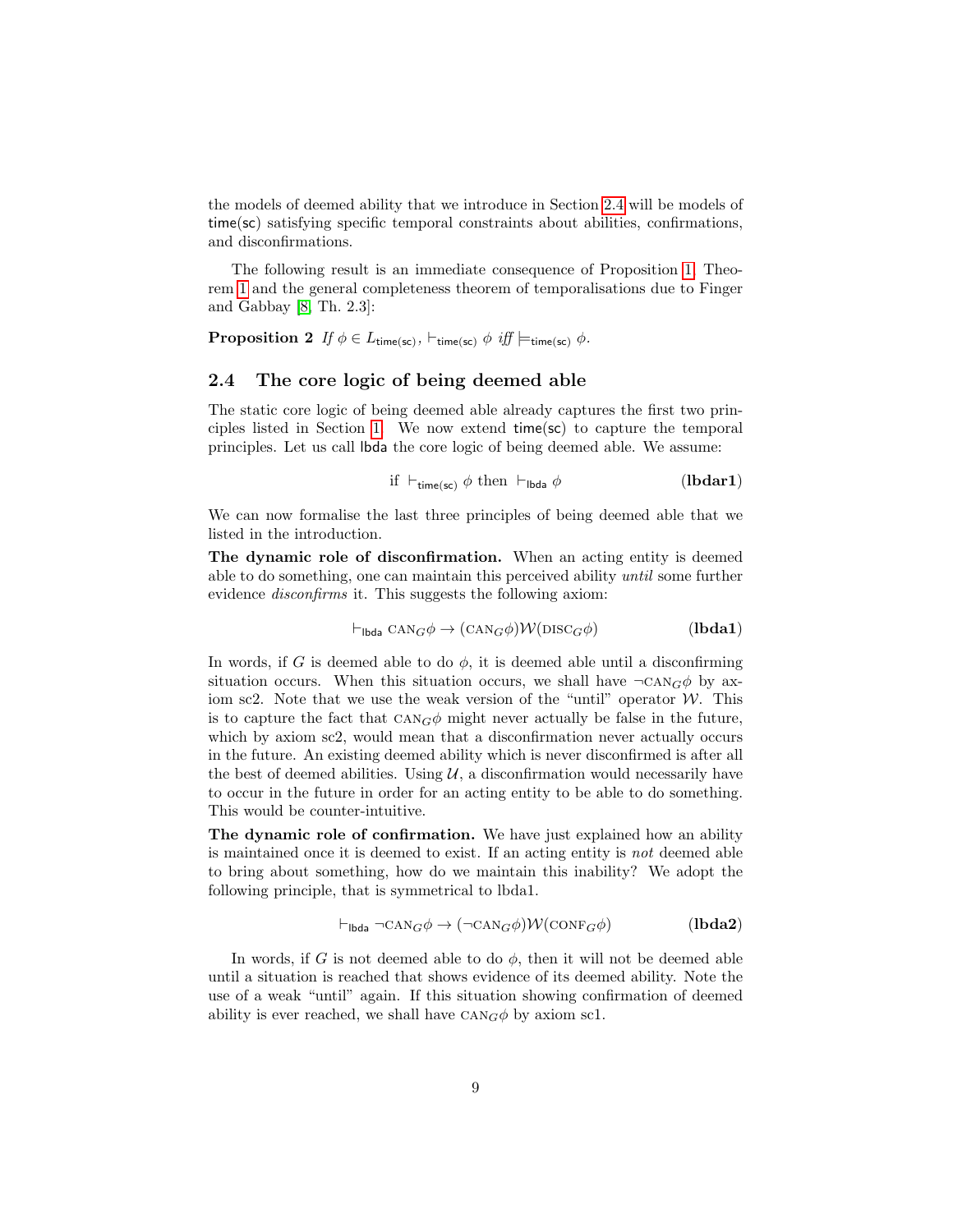It remains to address what must be the past chronicle of an existing ability. An entity G is deemed able to do  $\phi$  only if it has been so ever since the occurrence of a situation showing confirmation for it.

$$
\vdash_{\mathsf{Ibda}} \mathsf{CAN}_G \phi \to (\mathsf{CONF}_G \phi) \vee ((\mathsf{CAN}_G \phi) \mathcal{S}(\mathsf{CONF}_G \phi)) \tag{Ibda3}
$$

Notice that we use here a standard "since" temporal operator  $S$ , as opposed to the weak "until"  $U$  in the principles lbda1 and lbda2. By doing so, we commit our theory to the assumption that the existence of a deemed ability has to be grounded on confirmation. It rules out the possibility that it is a priori for some acting entity to be deemed able to bring about a contingent state of affairs. The first disjunction on the right hand of the implication captures the possibility that the current situation is one showing the pertinent evidence.

The models of deemed ability. We can now constrain the models of the logic time(sc) so as to satisfy the principles for the dynamic role of confirmation and of disconfirmation of ability. We define the models of deemed ability.

**Definition 5** A model of deemed ability is a model  $M = \langle T, \langle , g \rangle$  of time(sc), that satisfies the following constraints C1, C2 and C3:

C1 if  $M, t \models_{time(\text{sc})} \text{CAN}_G\phi$  then (i) there is  $t < t'$ , such that  $M, t' \models_{time(\text{sc})}$  $\text{DISC}_G\phi$  and  $M, t'' \models_{\text{time}(\text{sc})} \text{CAN}_G\phi$  for all  $t < t'' < t'$ , or (ii) for every  $t < t'$  we have  $M, t' \models_{time(se)} \text{CAN}_G\phi$ .

<span id="page-9-0"></span>

C2 if  $M, t \models_{time(\mathsf{sc})} \neg \text{CAN}_G \phi$  then (i) there is  $t < t'$ , such that  $M, t' \models_{time(\mathsf{sc})}$  $\text{CONF}_{G} \phi$  and  $M, t'' \models_{\text{time}(sc)} \neg \text{CAN}_G \phi$  for all  $t < t'' < t'$ , or (ii) for every  $t < t'$ we have  $M, t' \models_{time(\mathsf{sc})} \neg \text{CAN}_G\phi$ .



C3 if  $M, t \models_{time(\mathsf{sc})} \text{CAN}_G\phi$  then (i)  $M, t \models_{time(\mathsf{sc})} \text{CONF}_G\phi$ , or (ii) there is  $t' < t$ , such that  $\overline{M}, t' \models_{time(se)} \text{CONF}_G \phi$  and  $\overline{M}, t'' \models_{time(se)} \text{CAN}_G \phi$  for all  $t' < t'' < t.$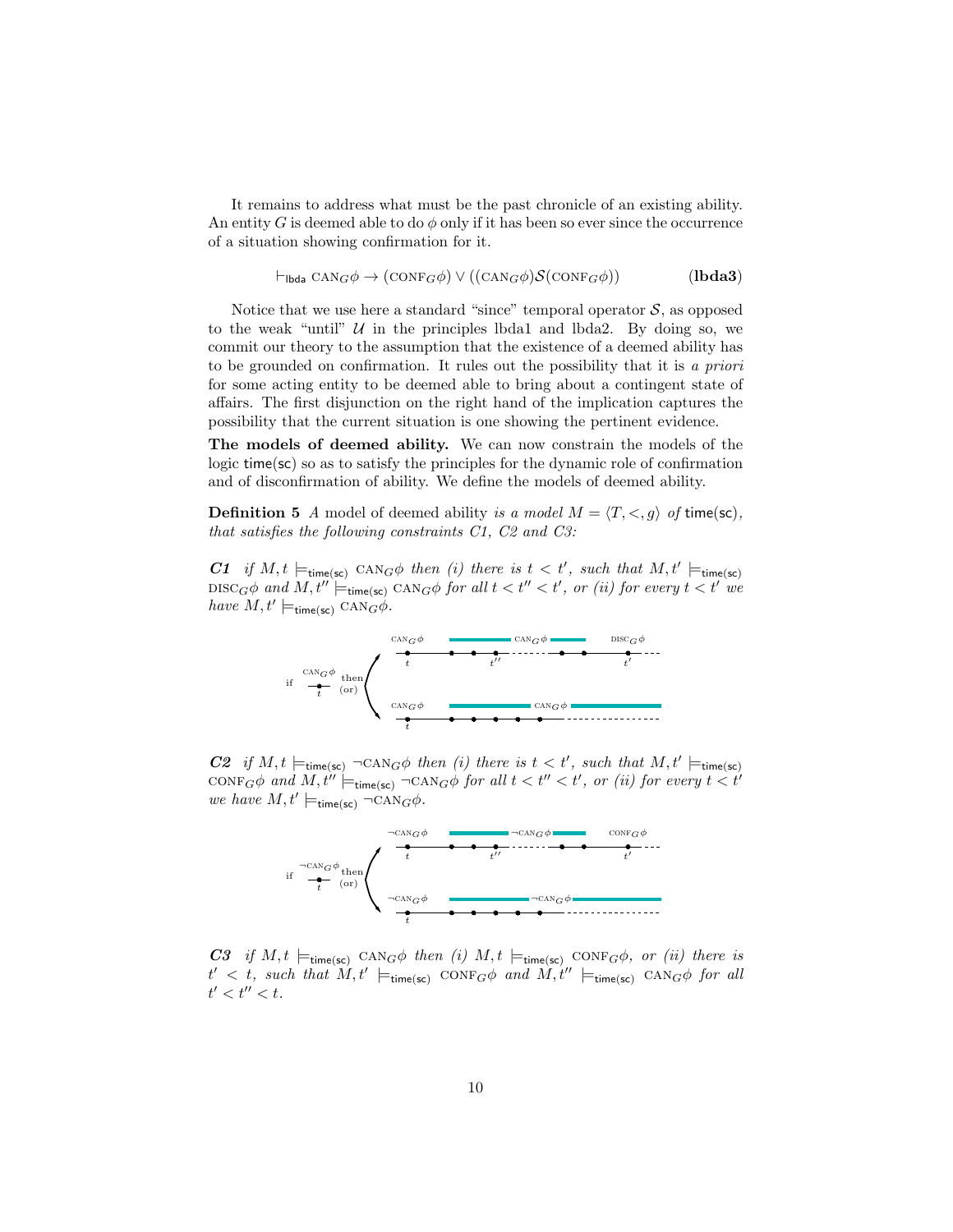

We write  $\models$ <sub>bda</sub>  $\phi$  when for every model of deemed ability  $M = \langle T, \langle , g \rangle$ , and for every instant  $t \in T$ , we have that  $M$ ,  $t \models_{time(\mathsf{sc})} \phi$ .

The logic of lbda is sound wrt. the class of models of deemed ability.

## **Proposition 3** If  $\vdash_{\mathsf{Ibda}} \phi$  then  $\models_{\mathsf{Ibda}} \phi$ .

This is a simple consequence of Proposition [2](#page-8-1) and the fact that the axiom lbda1 (resp. lbda2, lbda3) is sound in the class of models of time(sc) with the constraint C1 (resp. C2, C3). Moreover, lbdar1 preserves validity: if  $\phi$  is true in every model of time(sc) then it is true in every model of lbda.

Notice that the constraints correspond to actual conditions on the frames, using the truth value of monolithic formulas (i.e., of formulas in  $L_{\rm sc}$ ) as a shortcut.

To see that lbda1 (resp. lbda2, lbda3) is sound in the class of models of time(sc) with the constraint C1 (resp. C2, C3), it suffices to spell out the truth condition of the axiom, and see that it corresponds to the constraint.

Interdependence of deemed ability and confirmation. We say that  $\phi$  is true in a model of deemed ability  $M = \langle T, \langle , g \rangle$ , when for every instant  $t \in T$ , we have that  $M, t \models_{time(\mathsf{sc})} \phi$ . To conclude this section, we verify the simple fact that a deemed ability never occurs in a model of deemed ability if a confirmation for it never occurs, and the other way around. Equivalently, a deemed ability occurs at some instant in a model of deemed ability if and only if a confirmation for this deemed ability occurs at some (possibly different) instant.

<span id="page-10-1"></span>**Proposition 4**  $\neg \text{CAN}_G \phi$  is true in a model of deemed ability M iff  $\neg \text{CONF}_G \phi$ is true in M.

Suppose  $\neg \text{CAN}_G \phi$  is true in a model of deemed ability  $M = \langle T, \langle , g \rangle$ . Hence,  $CAN_G\phi$  is not true at any instant  $t \in T$ . By constraint 1 of Definition [1,](#page-4-0) this means that  $\text{CONF}_G \phi$  is also not true at any instant, and that  $\neg \text{CONF}_G \phi$  is true in M. Suppose  $\neg \text{CONF}_G \phi$  is true in M. Hence,  $\text{CONF}_G \phi$  is not true at any instant  $t \in T$ . constraint C3 of Definition [5](#page-9-0) makes sure that G is deemed able to do  $\phi$ only if a situation showing confirmation for it has occurred. Since  $\text{CONF}_G \phi$  is not true at any instant,  $CAN_G\phi$  is also not true at any instance, and  $\neg CAN_G\phi$ is true in M.

# <span id="page-10-0"></span>3 Example I: Mele's general practical ability

Our core logic of being deemed able serves to explain the existence of a general ability extending over some period of time, based on occurrences of confirma-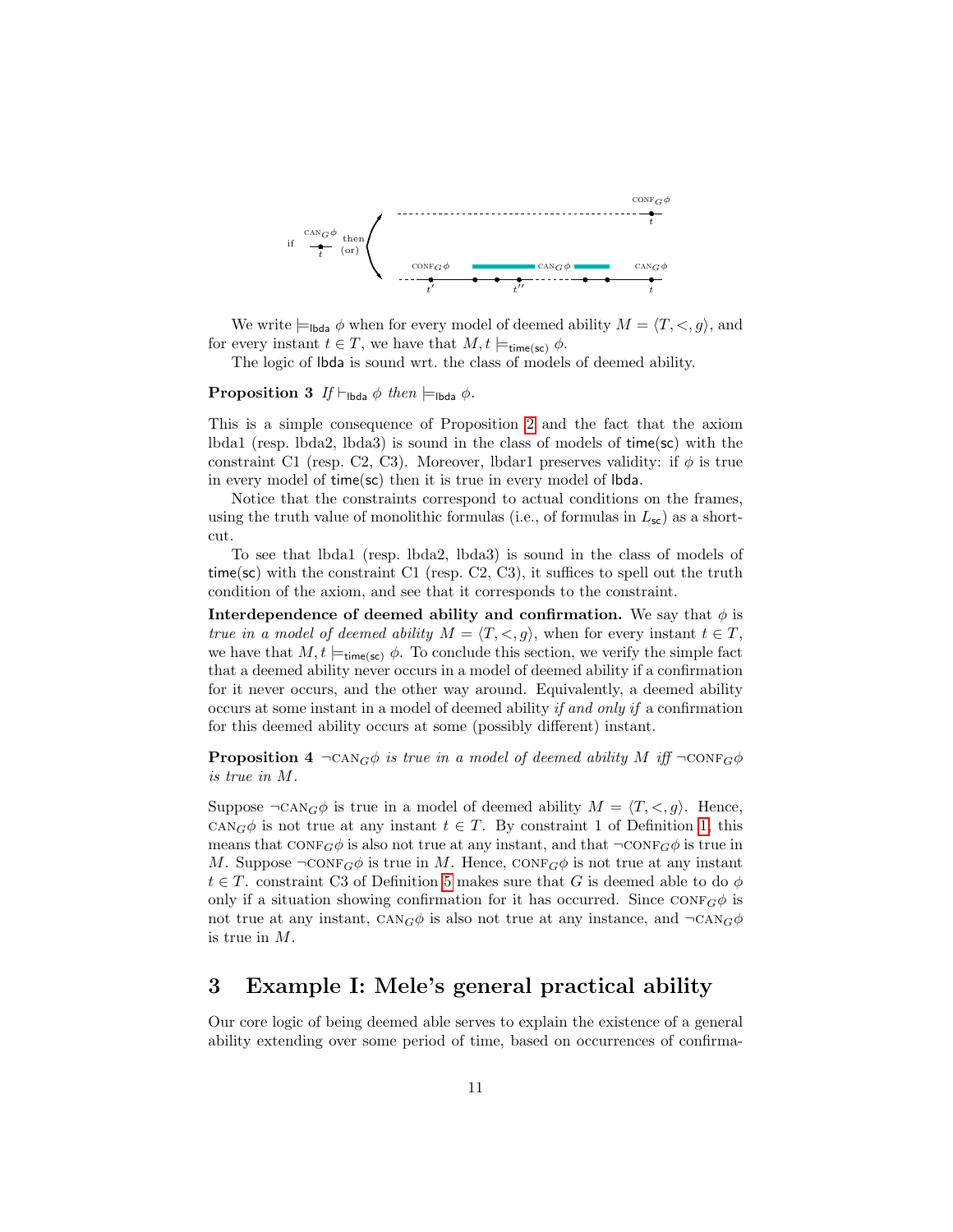<span id="page-11-0"></span>

| [b1]  | $\vdash \neg E_G \top$                                                                |
|-------|---------------------------------------------------------------------------------------|
| [b2]  | $\vdash E_G \phi \rightarrow \phi$                                                    |
| [b3]  | $\vdash E_G \phi \land E_G \psi \rightarrow E_G(\phi \land \psi)$                     |
| [br1] | if $\vdash \phi \leftrightarrow \psi$ then $\vdash E_G \phi \leftrightarrow E_G \psi$ |

Table 3: Bringing it about that

tions and disconfirmations. But it does not explain what confirmations and disconfirmations are. It is something that depends on a system designer's choices. To illustrate the abstract framework, we first propose to temporalise the logic of bringing-it-about-that [\[17,](#page-19-3) [14\]](#page-19-4), and more specifically, Elgesem's extension with agents' ability [\[7,](#page-18-6) [10\]](#page-18-7). Effectively, we obtain a temporalised version of Mele's simple abilities [\[15\]](#page-19-5) that are reminiscent of *general practical abilities*.

We keep the logic minimal. In [\[19\]](#page-19-6), more conceivable principles of agency and ability are discussed, and many are rejected. However, any sensible principle (e.g., exploiting the set-theoretical relationships between the acting entities) can find its way into a formalization of a more precise particular domain.

We do not present the model theory. This is a straightforward extension of the semantics in the models of deemed ability. We present the extension of the proof theory that we economically signify with  $\vdash$  without index. That is, in what follows, for any formula  $\varphi$ , we adopt  $\varphi$  as an axiom of an extension of the logic lbda by stating  $\vdash \varphi$ .

## 3.1 Bringing-it-about-that

The bringing-it-about-that (BIAT) modality of agency has been used to model the actions and responsibilities of acting entities. The formula  $E_G\phi$  traditionally reads "G brings it about that  $\phi$ ".

The principles of the modality  $E_G$  are presented in the Table [3.](#page-11-0) By bringing about the truth of a certain proposition, an acting entity brings about the truth of all equivalent propositions (rule br1). Agency in BIAT reflects some responsibility for a state of affairs. It is stipulated that no acting entity brings about the tautologies (axiom b1). Agency requires achievement of results (axiom b2). Note that as a consequence, it is not possible for a group to bring about the impossible:  $\vdash \neg E_G \bot$ . Actions of acting entities aggregate (axiom b3). If at the same instant, an acting entity brings about two propositions, then it also brings the conjunction of these propositions. See some details in [\[17,](#page-19-3) [7,](#page-18-6) [11\]](#page-19-7).

## 3.2 Mele's abilities

Elgesem's logic [\[7\]](#page-18-6) is an extension of BIAT with an elementary notion of ability. The modality  $ABLE_G\phi$  reads that "G is able to bring it about that  $\phi$ ". Elgesem explains at length that when G brings it about that  $\phi$ , the state of affairs  $\phi$  is one concerning a property towards which G has manifested its control. Thus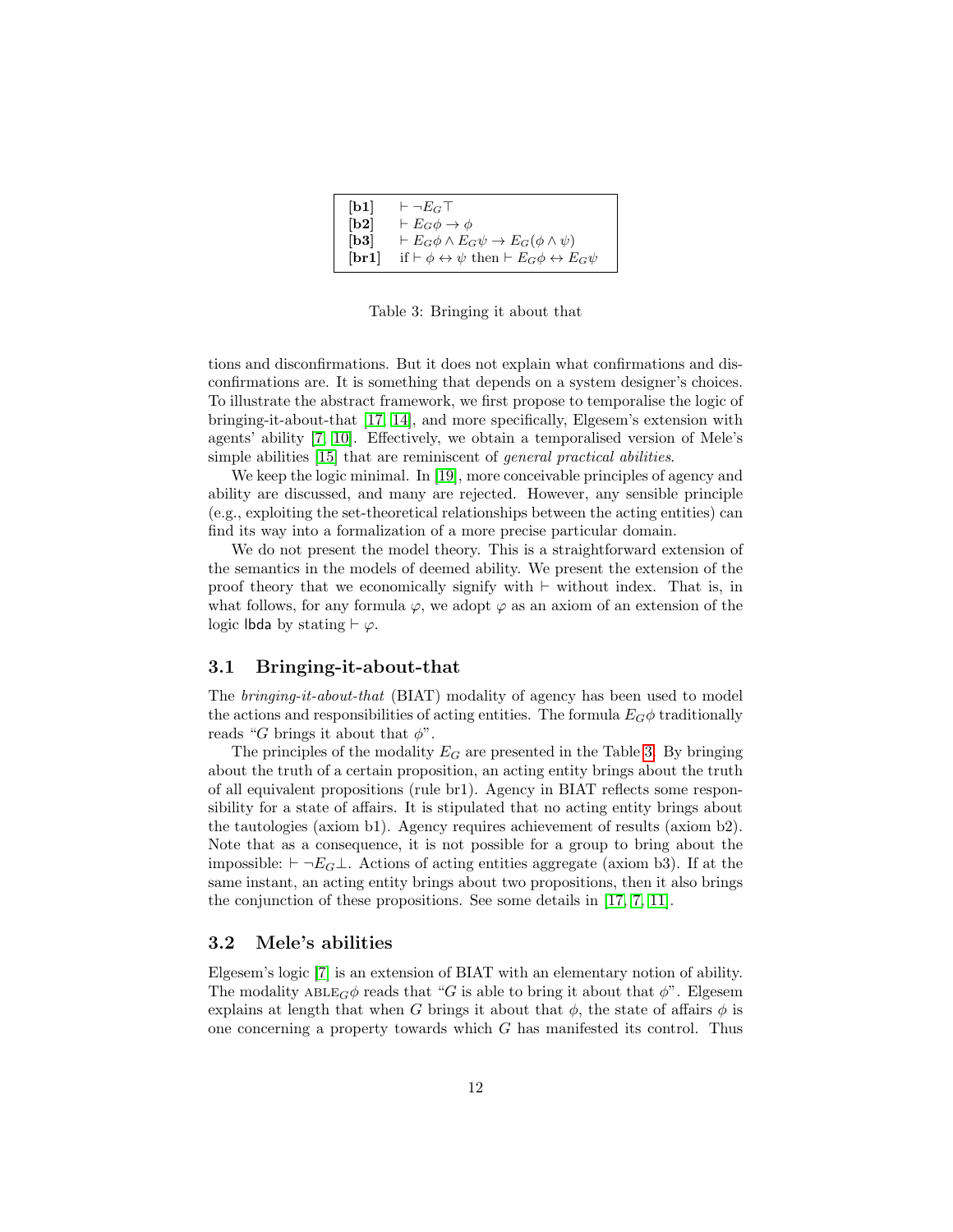an acting entity only brings about what it is capable of. It is expressed by the axiom  $E_G \phi \to \text{ABLE}_G \phi$ . This is exactly what Mele calls *simple ability*. He writes "an agent's A-ing at a time is sufficient for his having a simple ability to A at that time"  $[15, p. 448]$  $[15, p. 448]$ . This is distinguished from an *ability to A* intentionally: "being able to A intentionally entails having a simple ability to A and the converse is false." [\[15,](#page-19-5) p. 448]. A simple ability does not necessarily entail an intentional ability. There can be a simple ability without intention, as doing something, even by accident, is enough ground to have a simple ability.

A major criticism of BIAT is the absence of time, and Elgesem's extension with abilities is no different. Although we have a means to infer an ability to  $\phi$ from an occurrence of  $\phi$ -ing, this is of little significance since we cannot reason about what will become of the ability in the future; Elgesem's system deals only with the present, not the future. Also, ability is only partially grounded, because it is consistent that  $\neg E_G \phi \land \text{ABLE}_G \phi$  and we cannot reason about past evidence; again, this system deals only with the present.

However, once integrated in our logic of deemed ability, the problems are easily overcome by grounding confirmations and disconfirmations. The resulting notion of ability is similar to what Mele calls *general practical ability*. It is an ability which "we attribute to agents even though we know they have no opportunity to A at the time of attribution and we have no specific occasion for their  $A$ -ing in mind" [\[16,](#page-19-8) p. 18].

#### 3.3 Agency grounded confirmations

Using the modalities of bringing-it-out, we are now ready to provide our first axiom of inference of confirmation of an ability.

$$
\vdash E_G \phi \to \mathrm{CONF}_G \phi \tag{b4}
$$

By axiom sc1, it follows that  $\vdash E_G \phi \to \text{CAN}_G \phi$ , which corresponds directly to the principle of simple ability discussed before.

Mele says that if an agent  $\phi$ s, then this is enough to infer that this agent has a simple ability to  $\phi$ . This is what the principle b4 (with axiom sc1) captures. This is not necessarily an intentional ability; for all we know the agent might have  $\phi$ -ed by accident.

The logic extending lbda with the principles adopted so far is effectively a temporal extension of Elgesem's logic of agency and ability.

## 3.4 Multi-agency ground for confirmations

We can also exploit the agency of groups of agents more finely. In a multi-agent setting, axiom b4 can be generalised. It is argued in [\[19\]](#page-19-6) that when two groups bring about some propositions of their own at the same instant, they show that their actions can be carried out together without conflict. They might not have worked together at the time, but from  $E_{G_1} \phi \wedge E_{G_2} \psi$  it is plain that the members of the group  $G_1 \cup G_2$  made sure that both  $\phi$  and  $\psi$  would be true. We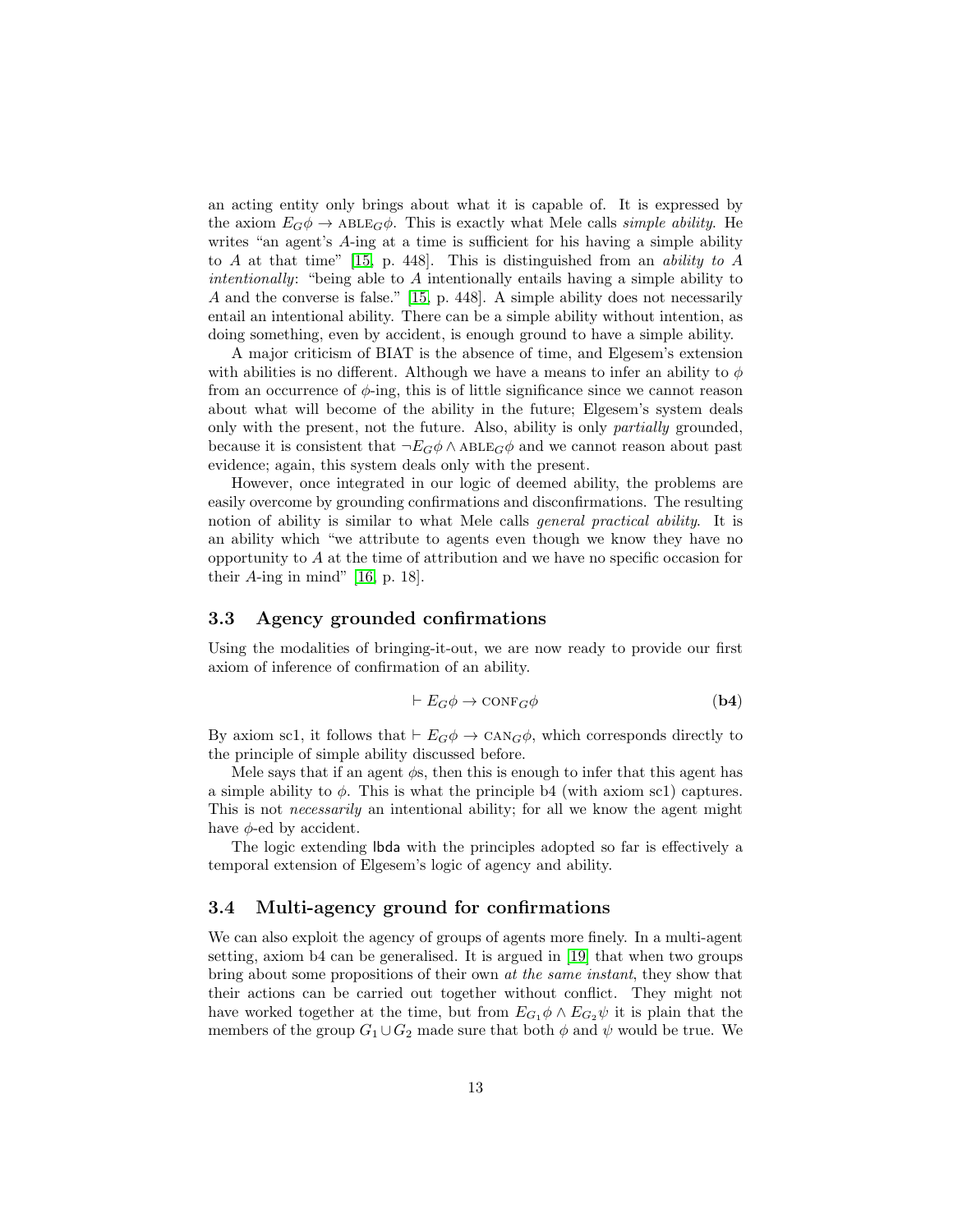can consider that it is a confirmation that they can together bring about the conjunction of these propositions. To acknowledge the superadditive power of groups, we can adopt:

$$
\vdash E_{G_1}\phi \land E_{G_2}\psi \to \text{CONF}_{G_1\cup G_2}(\phi \land \psi)
$$
\n
$$
\tag{b5}
$$

This subsumes axiom b4. Again by axiom sc1, we obtain the theorem  $\vdash E_{G_1} \phi \land$  $E_{G_2}\psi \to \text{CAN}_{G_1\cup G_2}(\phi \wedge \psi)$  which is an axiom in [\[19\]](#page-19-6).

A principle analogous to b5 where the groups' actions are not simultaneous would not be acceptable. (This could be represented, although indirectly, by the formula  $\text{CAN}_{G_1} \phi \wedge E_{G_2} \psi \to \text{CONF}_{G_1 \cup G_2} (\phi \wedge \psi)$ .) For example, if John brings it about that the light is on at one instant, and Mary brings it about that the light is off one hour later, it is obvious that there is no confirmation of the fact that John and Mary are together able to bring it about that the light is both on and off.

Naturally, other principles of confirmations of group ability can be considered depending on the intended application.

In [\[19\]](#page-19-6), to acknowledge the special character of a group without members, any ability of the empty group is rejected. This is stipulated by the formula  $\neg \text{CAN}_\emptyset \phi$  which is adopted as an axiom. In our setting, we can adopt the principle  $\neg\text{CONF}_{\emptyset}\phi$ , saying that no situation confirms that the empty group can bring about that  $\phi$ . In virtue of Proposition [4,](#page-10-1) it would also imply that  $\neg \text{CAN}_\emptyset \phi$  as a theorem.

In presence of groups of agents as sets, principles of monotonicity are natural candidates. Monotonicity of ability seems even reasonable in some circumstances: if a group G is deemed able to bring it about that  $\phi$ , then every group  $G'$  containing G is also deemed able to bring it about that  $\phi$ . With  $G \subseteq G'$ , this could be represented by the formula  $\text{CAN}_G\phi \to \text{CAN}_{G'}\phi$ . Although a more fundamental principle would be that if a situation confirms that  $G$  is able to bring it about that  $\phi$  then it also confirms that every group  $G'$  containing G is also deemed able to bring it about that  $\phi$ . With  $G \subseteq G'$ , this could be represented by the formula  $\text{CONF}_G \phi \to \text{CONF}_{G'} \phi$ .

## 3.5 Attempt-grounded disconfirmations

Disconfirmations can also be grounded through the use of agentive attitudes that have been studied in the literature of modal logics for agency. One can add an abstract notion of attempt to the bringing-it-about-that framework [\[18\]](#page-19-9). As for the  $E_G$  modality, we take  $Att_G$  to be a minimal modality:

if 
$$
\vdash \phi \leftrightarrow \psi
$$
 then  $\vdash Att_G\phi \leftrightarrow Att_G\psi$  (br2)

Following [\[18\]](#page-19-9) we could also adopt the axiom (not used in this paper):

$$
\vdash E_G \phi \to Att_G \phi \tag{b6}
$$

It captures the fact that an action is a sort of attempt; a successful one by axiom b2.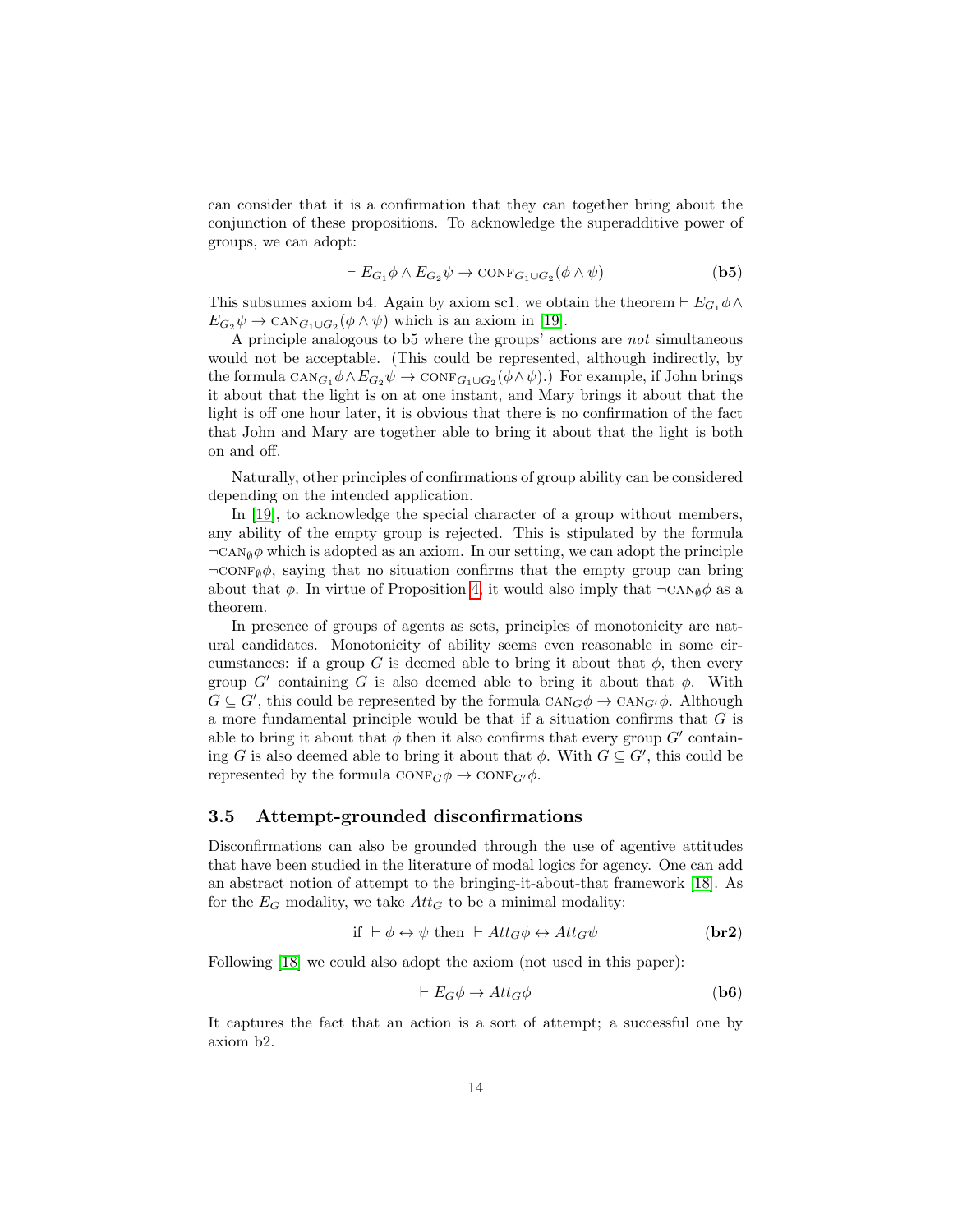Authors such as Kenny [\[13\]](#page-19-10), have argued that G's ability to bring about some proposition  $\phi$  is G's power to bring about  $\phi$  when G tries. We can then have an instance of disconfirmation of an ability when an acting entity tries to bring about something but does not actually bring it about. In formula, we have the following axiom:

$$
\vdash Att_G\phi \land \neg E_G\phi \to \text{DISC}_G\phi \tag{b7}
$$

## 3.6 A general life cycle of deemed abilities

Take the logical system extending lbda with the principles of this section. The following deductions can be drawn.

- 1. If group G is not deemed able to do  $\phi$  at some time,  $\neg$ CAN $_G\phi$ , axiom lbda2 makes sure that it is so until some confirmation occurs.
- 2. Suppose at some later time some acting entities  $G_1, \ldots, G_k$ , where  $G =$  $G_1 \cup \ldots \cup G_k$ , bring about respectively  $\phi_1, \ldots \phi_k$  such that  $\vdash \phi_1 \wedge \ldots \wedge \phi_k \leftrightarrow$  $\phi$ . By axiom b5 and rule scr2 one can deduce CONF $_G\phi$ .
- 3. By axiom sc1 one can deem G able to bring about  $\phi$ : CAN $_G\phi$ .
- 4. By axiom lbda1, G will be deemed able to do  $\phi$  until some disconfirmation occurs.
- 5. Suppose that at some later time, G attempts to bring about  $\phi$  but does not actually bring it about, then by axiom b7 one can infer a disconfirmation:  $DISC_G\phi$ .
- 6. By axiom sc2, we infer that G is not deemed able to bring about  $\phi$ :  $\neg \text{CAN}_G \phi$ , and the life cycle is back to step 1.

# <span id="page-14-0"></span>4 Example II: Supervised management of deemed abilities

In the previous section we have introduced a few notions which allowed us to start grounding confirmations and disconfirmations. We obtained a formalisation of general practical abilities. Leaving the realm of philosophy, we propose further notions to account for when talking about deemed ability. In particular we will consider (i) supervised management, and (ii) agreements between a supervisor and an acting entity to accomplish a task before a specified deadline.

Managing deemed abilities in this setting is related to the problem of assessing trust about the ability of an agent or a group of agents to accomplish a task within a multi-agent system (e.g., [\[4,](#page-18-8) [20\]](#page-19-0)). In this section, we introduce a designated agent that we refer to as the manager of the system. The manager can bring it about that a group  $G$  is deemed able (within the system of which he is the manager) to bring it about that  $\phi$ . This can be interpreted as the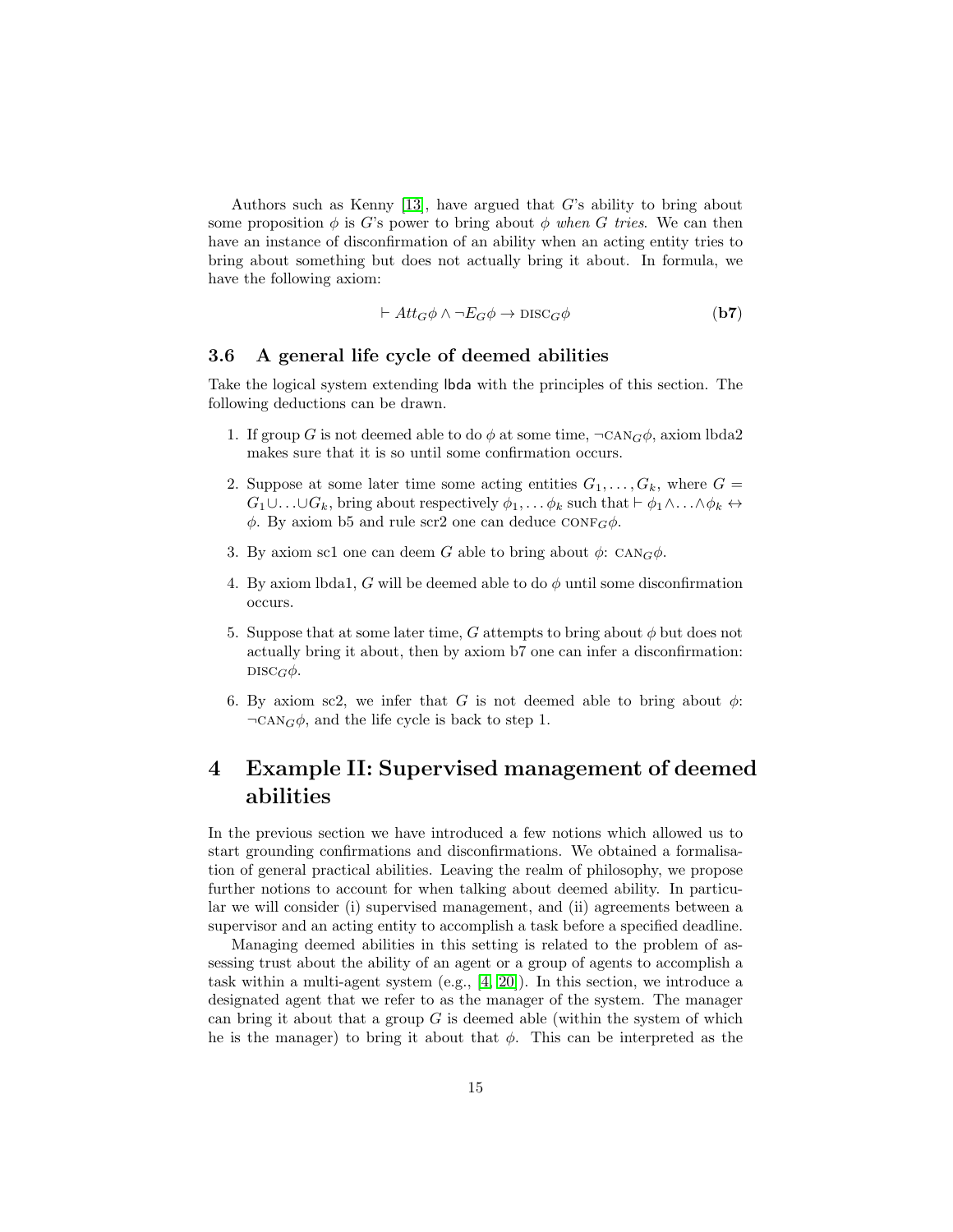manager expressing his trust about the ability of the group G to bring about  $\phi$ . Similarly, the manager can bring it about that a group  $G$  is not deemed able to bring it about that  $\phi$ , effectively expressing his distrust about the ability of the group G to bring it about that  $\phi$ .

# 4.1 Supervision-grounded confirmations and disconfirmations

The logical theory so far leaves the concepts of confirmations and disconfirmations under-specified. This allows a more flexible management of deemed abilities. Virtually no real system involving natural agents is a fully autonomous platform. System managers always reserve themselves means to tweak the system to reflect managerial decisions that do not always follow the strict written rules—or logic—of the system.

Let us then assume a special agent m that is the system manager, or acts on behalf of the system manager. We are not concerned with the nature of the manager. It can be a human being, the management team of a MAS-based business, or a software agent.

In an under-specified system, the manager can make expedient adjustments to the system with information obtained offline concerning the qualifications of acting entities. Hence, we will think of "the manager brings it about that G is deemed able (resp. not deemed able) to bring about  $\phi$ " as an account of confirmation (resp. disconfirmation) in the information system.

$$
\vdash E_{\{\mathfrak{m}\}}\mathrm{CAN}_G\phi \to \mathrm{CONF}_G\phi\tag{t1}
$$

$$
\vdash E_{\{\mathfrak{m}\}} \neg \text{CAN}_G \phi \to \text{DISC}_G \phi \tag{t2}
$$

Scenario. Suppose our rare media service repository is managed by m. If the manager learns that the service  $\sigma_3$  has ceased activity, he can report this information by inserting  $E_{\{m\}}$ ¬CAN<sub>G∪{σ3</sub>} $\phi$  into the system for every currently existing deemed ability  $\text{CAN}_{G\cup{\{\sigma_3\}}}$  $\phi$ , for every group G. The rationale for considering every currently existing deemed ability of every group containing  $\sigma_3$  is that a group might be deemed able to bring about something but would need the participation of  $\sigma_3$  to do so. With  $\sigma_3$  out of business, the manager considers that the group  $G \cup \{\sigma_3\}$  cannot work together, and this deemed ability should be disconfirmed. Indeed, with axiom t2 it will count as a systematic and systemic disconfirmation.

Symmetrically with axiom t1, the manager can approve a new piece of specification  $\phi$  of a service  $\sigma_4$  by inserting  $E_{\{\mathsf{m}\}}$ CAN $_{\{\sigma_4\}}\phi$  into the system. E.g., suppose  $\sigma_4$  is a vinyl record shop. They inform the manager that they received a few original copies of The Freewheelin' Bob Dylan;  $\phi$  then stands for "sell The Freewheelin' Bob Dylan".

In general, using both modes of bringing it about that a coalition is deemed able to  $\phi$ , and bringing it about that a coalition is not deemed able to  $\phi$ , the manager can adjust the knowledge of the system to any desired change in service specifications.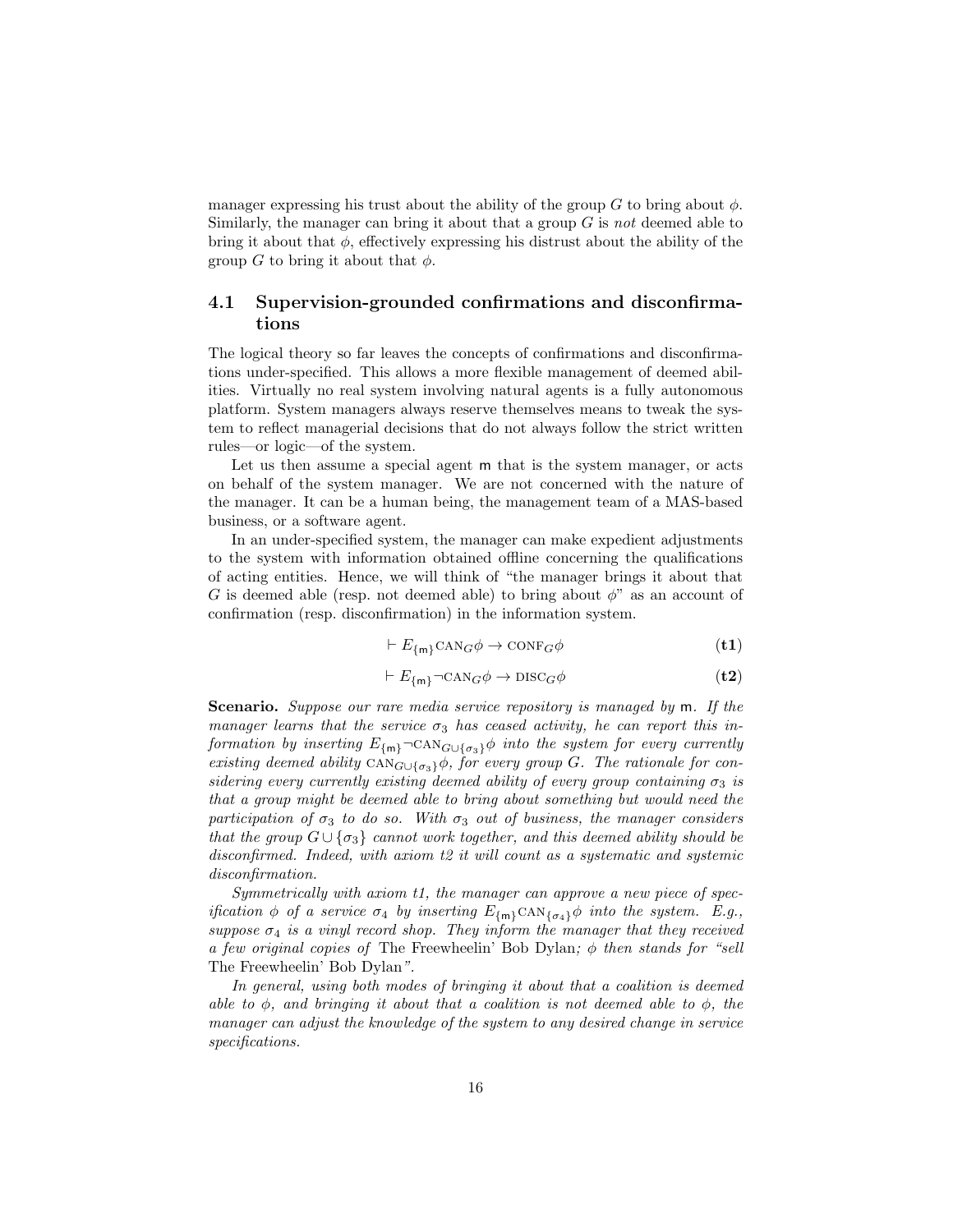## 4.2 Task-grounded disconfirmations

Task negotiation and attribution are other managerial activities that may occur off-platform in an under-specified system concern. Attribution is worked out by the manager agent, based supposedly on the information contained in the system. Negotiation can follow an arbitrary negotiation protocol.

We use  $\text{Task}_G(\phi, \psi)$  to denote that the group G is assigned the task to bring about the objective  $\phi$  before  $\psi$  holds. To serve as a criterion of task identity, we must have:

if  $\models \phi_1 \leftrightarrow \psi_1$  and  $\models \phi_2 \leftrightarrow \psi_2$  then  $\models$  TASK $_G(\phi_1, \psi_1) \leftrightarrow$  TASK $_G(\phi_2, \psi_2)$  (tr)

Thus, when the two objectives  $\phi_1$  and  $\phi_2$  are logically indistinguishable and so are the two deadlines  $\psi_1$  and  $\psi_2$ , then the task of G bringing about the objective  $\phi_1$  before  $\psi_1$  holds is logically indistinguishable from the task of G bringing about the objective  $\phi_2$  before  $\psi_2$  holds.

A simple principle then concerns task expiration and completion:

$$
\vdash (\psi \lor E_G \phi) \to \neg \text{TASK}_G(\phi, \psi) \tag{t3}
$$

In English, if  $\psi$  holds or if G brings it about that  $\phi$ , then the group G is not assigned the task to bring about  $\phi$  before  $\psi$  holds. The rational is: if  $\psi$  holds, then the task has expired, and if  $E_G\phi$  holds then the task has been completed. By contraposition, whenever  $\text{Task}_G(\phi, \psi)$  holds, neither  $E_G\phi$  nor  $\psi$  do.

The manager can negotiate tasks with possible acting entities. We intend  $E_{\{\mathbf{m}\}\cup G}$ TASK $_G(\phi, \psi)$  to capture the culmination of a negotiation resulting in the manager and the group  $G$  agreeing that  $G$  will carry the task of bringing about  $\phi$  by the time  $\psi$  holds. For clarity, we use a dedicated vocabulary to express it:

$$
\vdash \text{AGREE}_G(\phi, \psi) \leftrightarrow E_{\{\mathsf{m}\} \cup G} \text{TASK}_G(\phi, \psi) \tag{14}
$$

Observe that an agreement is effective, in the sense that  $\vdash$  AGREE<sub>G</sub>( $(\phi, \psi) \rightarrow$ TASK $_G(\phi, \psi)$  (by axiom b2).

We can now describe mixed temporal properties of agreements, tasks, and disconfirmations.

A task originates from a previous agreement and has existed ever since:

$$
\vdash \text{TASK}_G(\phi, \psi) \to \text{AGREE}_G(\phi, \psi) \lor (\text{TASK}_G(\phi, \psi) \mathcal{S} \text{AGREE}_G(\phi, \psi)) \tag{t5}
$$

A direct reading is that if G is assigned the task to bring about the objective  $\phi$ before  $\psi$  holds, then either it has been agreed now, or the task has existed ever since it has been agreed.

An existing task should be maintained at least until it is completed or its deadline is reached:

$$
\vdash \text{Task}_G(\phi, \psi) \to \text{Task}_G(\phi, \psi) \mathcal{W}(\psi \lor E_G \phi) \tag{6}
$$

In fact, together with axiom t3, it follows that an existing task is maintained exactly until it is completed or the deadline is reached.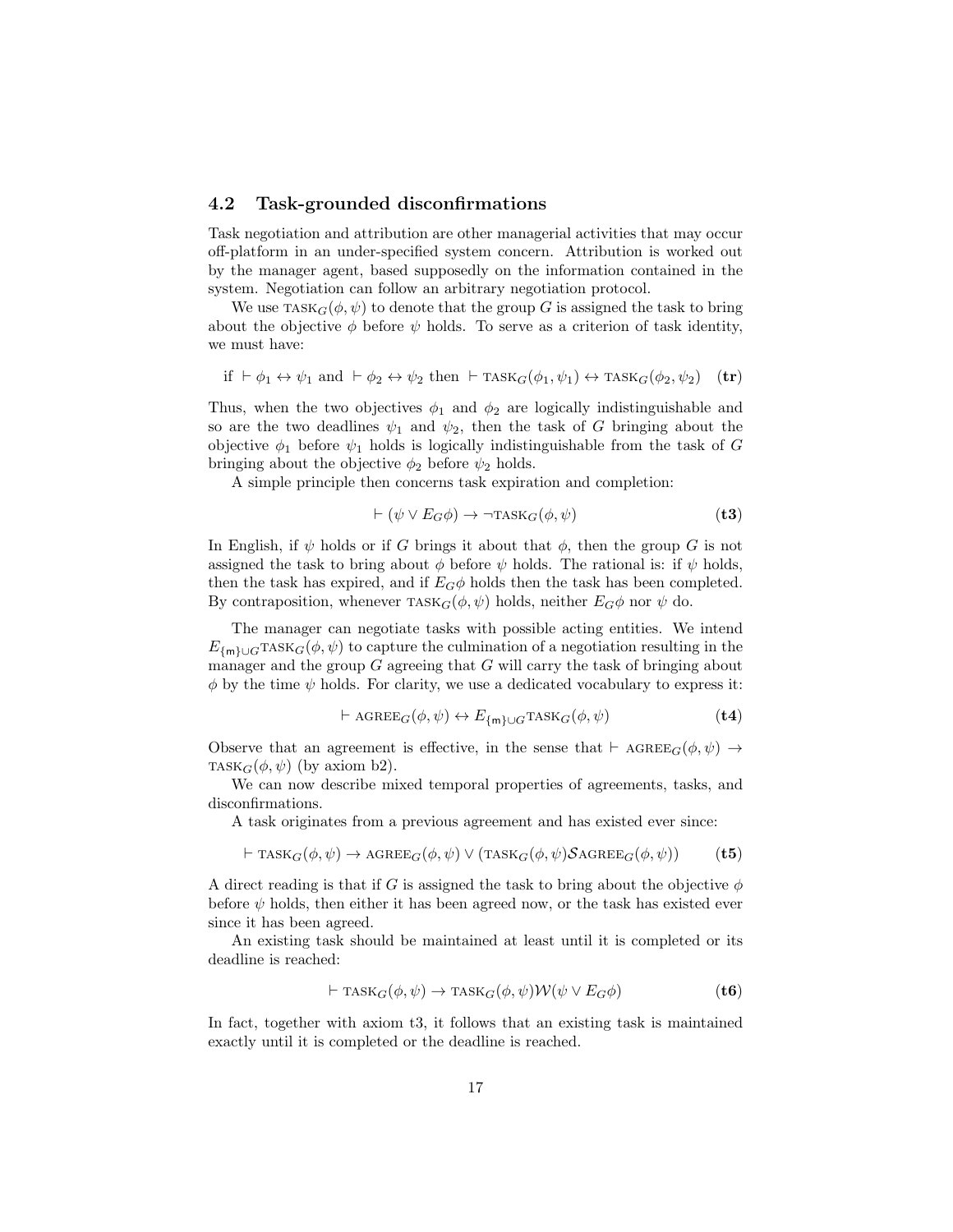Finally we can formalise a principle of task-grounded disconfirmation of ability:

 $\vdash$  (TASK<sub>G</sub>( $\phi, \psi$ )SAGREE<sub>G</sub>( $\phi, \psi$ ))  $\rightarrow$  ( $\psi \land \neg E_G \phi \rightarrow \text{DISC}_G \phi$ ) (t7)

If G has uninterruptedly had the task to bring about the objective  $\phi$  before  $\psi$  holds since a time it was agreed, then if the deadline  $\phi$  is reached and G still has not completed the task when  $\psi$  becomes true, then the situation is a disconfirmation of G's being deemed able to bring about  $\phi$  in the system. The group G might still be able to bring about  $\phi$  eventually. However, having failed to do so under the deadline that was agreed upon with the system's manager, G is not deemed able from the point of view of the system.

**Scenario.** Suppose now that the service  $\sigma_2$  announces to m that it changed its business model and is able to bring about that  $\phi$ . We admit that manager m trusts this information and thus brings it about, say at instant t, that  $\text{CAN}_{\{\sigma_2\}}\phi$ . This counts as a confirmation  $\text{CONF}_{\{\sigma_2\}}\phi$  by axiom t1. Suppose it is then agreed at instant  $t' > t$  for  $\sigma_2$  to do  $\phi$  before a reasonable  $\psi$ : AGREE<sub>{ $\sigma_2$ }</sub>( $\phi$ , $\psi$ ). So by axiom t4 and axiom b2, the service  $\sigma_2$  is tasked to do  $\phi$  before  $\psi$ . TASK $_{\{\sigma_2\}}(\phi, \psi)$ holds at t', and will hold by axiom t6 until the deadline is reached or  $\sigma_2$  brings it about that  $\phi$ , at which time the task will be dropped by axiom t3. Suppose that at the first eventual instant  $t'' > t'$  where  $\psi$  holds, it has not yet been the case that  $E_{\{\sigma_2\}}\phi$ . So DISC $_{\{\sigma_2\}}\phi$  follows from axiom t7, and  $\neg \text{CAN}_{\{\sigma_2\}}\phi$  follows by axiom sc2. By axiom lbda1,  $\text{CAN}_{\{\sigma_2\}}\phi$  held between t' and t".

# 5 Conclusions

The first contribution is a general framework to track, maintain and reason about the deemed ability of acting entities by taking into account past and future evidence: confirmations and disconfirmations (Section [2\)](#page-3-0). The second contribution is a library of principles to ground these confirmations and disconfirmations. These principles permitted us to formalise the philosophically relevant notion of general practical ability (Section [3\)](#page-10-0), and to tackle the practically relevant management of abilities in supervised systems (Section [4\)](#page-14-0).

We concentrated on providing a rigorous formal foundation for the abstract framework and on providing some intuitions on how to put it to use with some sample instantiations.

As for now, in the proposed instantiations, deemed ability needs only one occurrence of actual agency to exist (axiom b5) and only one failed attempt (axiom b7) or failed task (axiom t7) to disappear. Beyond this first presentation, more realistic judgements about deemed ability could very easily be represented; both more sceptical of confirmation and less hasty in accepting disconfirmation. Quickly, however, we will be confronted with the difficulty of deciding how much evidence is enough to justify the confirmation or the disconfirmation of a deemed ability. There might not be a one-size-fits-all solution that is philosophically correct. Nonetheless, a future extension could offer the possibility to parameterise the temporal models with numerical thresholds to fit specific practical domains.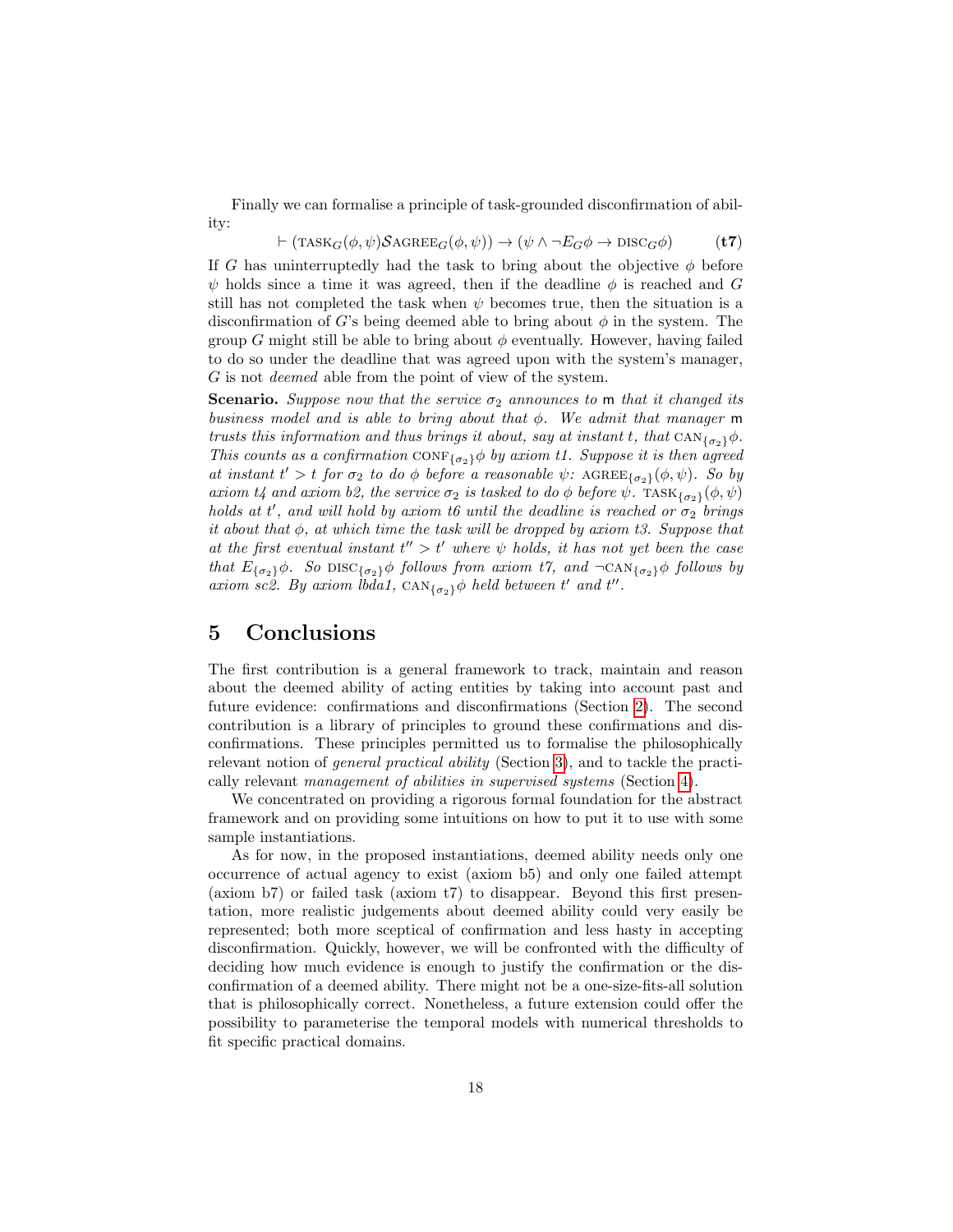Another extension would allow one to talk about abilities to bring about that a temporal statement, that is, that a temporal formula is true. As for now, the temporalisation and the temporal language  $L_{time(sc)}$  does not permit to write, say,  $CAN_G\mathcal{F}(\phi \wedge \mathcal{F}\psi)$  that would capture the fact that the group G is deemed able to bring about that eventually  $\phi$  holds and then that  $\psi$  holds at a later time. This calls for more expressive temporalisations such as in [\[9\]](#page-18-9).

Formal reasoning about deemed ability is already possible with the proposed axioms. The various scenarios that illustrate the paper are examples of it. The 'supposed' events in the scenarios are systemic events recorded in the execution trace of the repository system. All the rest is inferred by the logical apparatus to discover new facts in a way that maintains the system's coherence.

However, our contribution is hardly technical and the formal aspects are so far admittedly rather straightforward. The models describe the trace of a system and are particularly adapted to simulation. Algorithmic solutions will be a step forward towards using the framework for the actual tracking and management of abilities in multi-agent systems.

# Acknowledgements

This paper has benefited from the comments and suggestions of many readers and reviewers. I thank them all, as their comments have allowed me to greatly improve this article. I hope that I have responded to these reviews adequately.

# References

- <span id="page-18-0"></span>[1] Rajeev Alur, Thomas A. Henzinger, and Orna Kupferman. Alternating-time temporal logic. J. ACM, 49(5):672–713, 2002.
- <span id="page-18-2"></span>[2] Michael R. Ayers. The refutation of determinism. Methuen, 1968.
- <span id="page-18-4"></span>[3] John P. Burgess. Axioms for tense logic. I. "Since" and "until". Notre Dame J. Formal Logic, 23(4):367–374, 1982.
- <span id="page-18-8"></span>[4] Cristiano Castelfranchi, Rino Falcone, and Francesca Marzo. Being trusted in a social network: Trust as relational capital. In Ketil Stølen, William H. Winsborough, Fabio Martinelli, and Fabio Massacci, editors, Trust Management, pages 19–32, Berlin, Heidelberg, 2006. Springer Berlin Heidelberg.
- <span id="page-18-3"></span>[5] Brian Chellas. Modal Logic: An Introduction. Cambridge University Press, 1980.
- <span id="page-18-1"></span>[6] Giuseppe De Giacomo and Paolo Felli. Agent Composition Synthesis Based on ATL. In Proceedings of AAMAS '10, pages 499–506. IFAAMAS, 2010.
- <span id="page-18-6"></span>[7] Dag Elgesem. The modal logic of agency. Nordic J. Philos. Logic, 2(2), 1997.
- <span id="page-18-5"></span>[8] Marcelo Finger and Dov M. Gabbay. Adding a temporal dimension to a logic system. Journal of Logic, Language and Information, 1:203–233, 1992.
- <span id="page-18-9"></span>[9] Marcelo Finger and Dov M. Gabbay. Combining temporal logic systems. Notre Dame Journal of Formal Logic, 37(2):204–232, 1996.
- <span id="page-18-7"></span>[10] Guido Governatori and Antonino Rotolo. On the Axiomatisation of Elgesem's Logic of Agency and Ability. Journal of Philosophical Logic, 34:403–431, 2005.